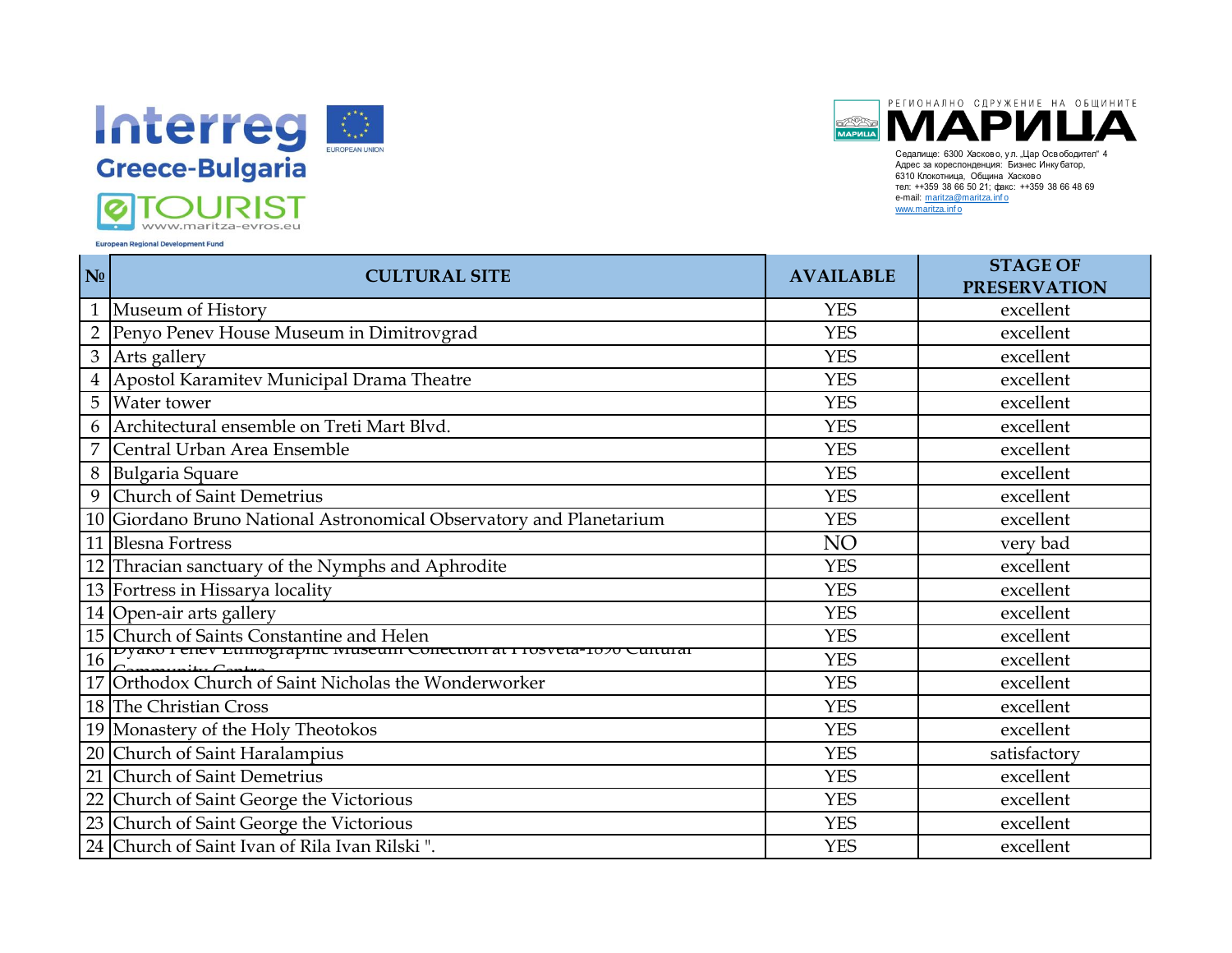|                                                                                                                                                                                                                                                                                                                                                                                                                                                                                 | 25 Church of Saint George                                                                                                                                 | <b>YES</b>       | excellent                              |
|---------------------------------------------------------------------------------------------------------------------------------------------------------------------------------------------------------------------------------------------------------------------------------------------------------------------------------------------------------------------------------------------------------------------------------------------------------------------------------|-----------------------------------------------------------------------------------------------------------------------------------------------------------|------------------|----------------------------------------|
|                                                                                                                                                                                                                                                                                                                                                                                                                                                                                 | 26 Church of Prophet Elijah                                                                                                                               | <b>YES</b>       | excellent                              |
| N <sub>0</sub>                                                                                                                                                                                                                                                                                                                                                                                                                                                                  | <b>NATURAL SITE</b>                                                                                                                                       | <b>AVAILABLE</b> | <b>STAGE OF</b><br><b>PRESERVATION</b> |
|                                                                                                                                                                                                                                                                                                                                                                                                                                                                                 | 1 Nikola Vaptsarov Park                                                                                                                                   | <b>YES</b>       | excellent                              |
|                                                                                                                                                                                                                                                                                                                                                                                                                                                                                 | 2 Penyo Penev Memorial Park                                                                                                                               | <b>YES</b>       | excellent                              |
|                                                                                                                                                                                                                                                                                                                                                                                                                                                                                 | 3 Maritsa Park                                                                                                                                            | <b>YES</b>       | excellent                              |
|                                                                                                                                                                                                                                                                                                                                                                                                                                                                                 | 4 Zlato Pole protected area                                                                                                                               | <b>YES</b>       | excellent                              |
|                                                                                                                                                                                                                                                                                                                                                                                                                                                                                 | 5 Propadnaloto Blato (Propadnaloto Marsh) protected area                                                                                                  | <b>YES</b>       | excellent                              |
|                                                                                                                                                                                                                                                                                                                                                                                                                                                                                 | 6 area)                                                                                                                                                   | <b>YES</b>       | excellent                              |
|                                                                                                                                                                                                                                                                                                                                                                                                                                                                                 | 7   Dyado Panyovata Dupka (Dyado Panyo's Hole) Cave                                                                                                       | NO               | satisfactory                           |
|                                                                                                                                                                                                                                                                                                                                                                                                                                                                                 | 8 Popovitsa Cave                                                                                                                                          | NO               | very bad                               |
|                                                                                                                                                                                                                                                                                                                                                                                                                                                                                 | 9 Kirkovata Dupka (Kirko's Hole) Cave                                                                                                                     | NO               | very bad                               |
|                                                                                                                                                                                                                                                                                                                                                                                                                                                                                 | 10 Gabera Deep Cave                                                                                                                                       | NO               | very bad                               |
| border region through smart and digital tools" (eTOURIST), financed under the INTERREG V-A Cooperation Programme "Greece-Bulgaria 2014-2020", Subsidy<br>Contract No B2.6c.07/09.10.2017. The Project is co funded by the European Regional Development Fund and by national funds of the countries participating in the<br>Interreg V-A "Greece - Bulgaria 2014-2020" Cooperation Programme. This document has been created within the framework of the Project "Promotion and |                                                                                                                                                           |                  |                                        |
|                                                                                                                                                                                                                                                                                                                                                                                                                                                                                 | development of natural and without location of Pulasnian. Cusakense location was development and distributed to aloff (aTOUDICT), finance development and |                  |                                        |

development of natural and cultural heritage of Bulgarian – Greek cross-border region through smart and digital tools" (eTOURIST), financed under the INTERREG V-A Cooperation Program "Greece-Bulgaria 2014-2020", Subsidy Contract No В2.6с.07/09.10.2017. The Project is co funded by the European Regional Development Fund and by national funds of the countries participating in the Interreg V-A "Greece - Bulgaria 2014-2020" Cooperation Programme."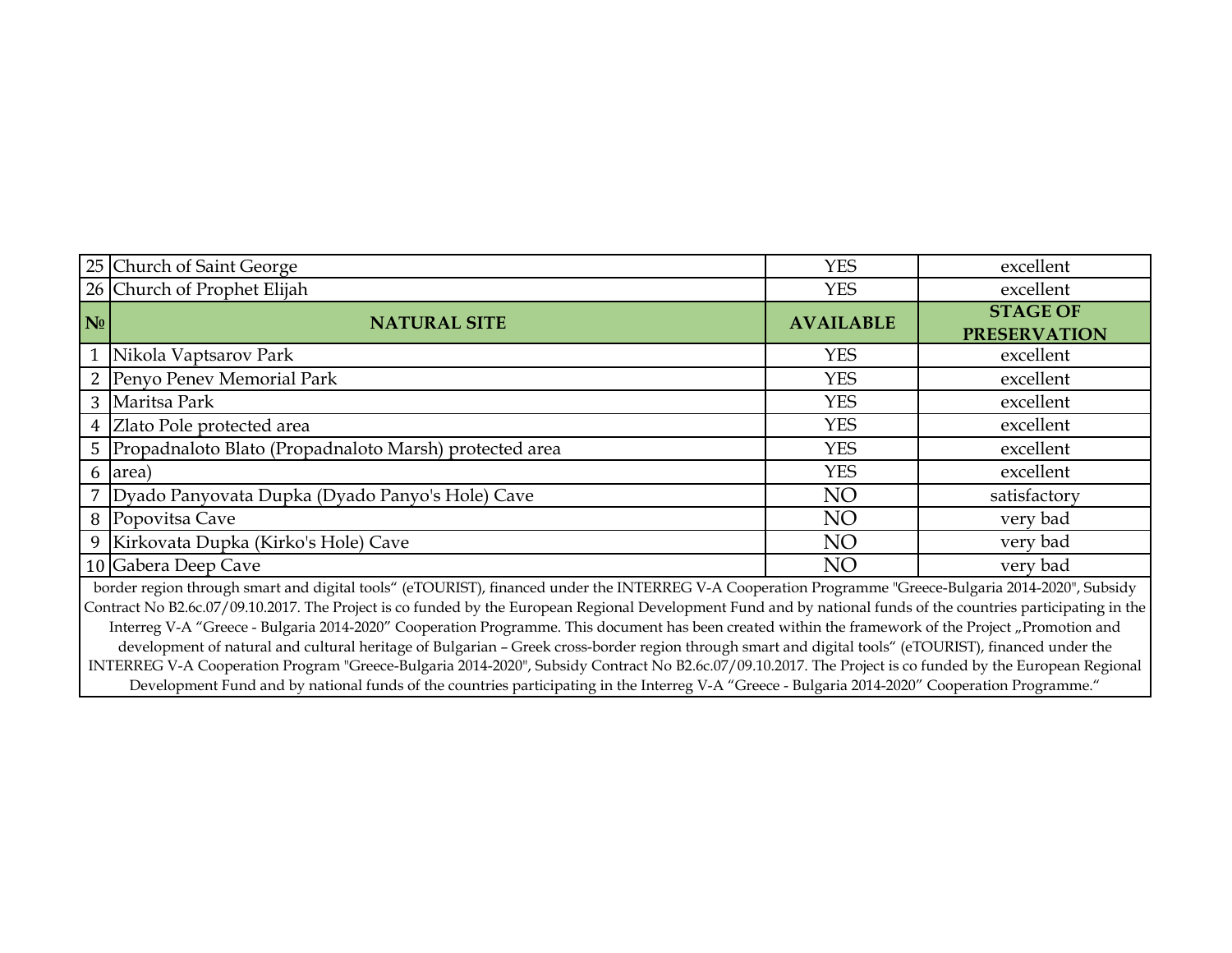





Седалище: 6300 Хасково, ул. "Цар Освободител" 4<br>Адрес за кореспонденция: Бизнес Инкубатор, 6310 Клокотница, Община Хасково тел: ++359 38 66 50 21; факс: ++359 38 66 48 69 e-mail: maritza@maritza.info www.maritza.inf o

|                | alah personal dan sebagai pe<br><b>European Regional Development Fund</b> | www.maritza.info | Седалище: 6300 Хасково, ул. "Цар Освободител" 4<br>Адрес за кореспонденция: Бизнес Инку батор,<br>6310 Клокотница, Община Хасково<br>тел: ++359 38 66 50 21; факс: ++359 38 66 48 69<br>e-mail: maritza@maritza.info |
|----------------|---------------------------------------------------------------------------|------------------|----------------------------------------------------------------------------------------------------------------------------------------------------------------------------------------------------------------------|
| N <sub>0</sub> | <b>CULTURAL SITE</b>                                                      | <b>AVAILABLE</b> | <b>STAGE OF PRESERVATION</b>                                                                                                                                                                                         |
| $\mathbf{1}$   | Ancient Roman Villa Armira 2nd-4th century                                | <b>YES</b>       | excellent                                                                                                                                                                                                            |
| $\overline{2}$ | Aterenski Bridge                                                          | <b>YES</b>       | excellent                                                                                                                                                                                                            |
| $\overline{3}$ | Lyutitsa Medieval Fortress                                                | <b>YES</b>       | satisfactory                                                                                                                                                                                                         |
| $\overline{4}$ | Municipal Museum of History                                               | <b>YES</b>       | excellent                                                                                                                                                                                                            |
| 5 <sup>1</sup> | Church of the Lord's Transfiguration                                      | <b>YES</b>       | excellent                                                                                                                                                                                                            |
| 6              | Revival Period House-museum of Mircho Paskalev (Paskaleva House)          | <b>YES</b>       | excellent                                                                                                                                                                                                            |
| $\overline{7}$ | Monastery of Saints Constantine and Helen                                 | <b>YES</b>       | excellent                                                                                                                                                                                                            |
| 8              | Church of Archangel Michael                                               | <b>YES</b>       | satisfactory                                                                                                                                                                                                         |
| 9              | Thracian vaulted-brickwork tomb                                           | NO               | satisfactory                                                                                                                                                                                                         |
| 10             | Church of Saints Constantine and Helen                                    | <b>YES</b>       | excellent                                                                                                                                                                                                            |
|                | 11 Megalithic tomb (dolmen)                                               | <b>YES</b>       | satisfactory                                                                                                                                                                                                         |
|                | 12 Museum collection                                                      | <b>YES</b>       | excellent                                                                                                                                                                                                            |
|                | 13 Step-like stone construction at Golyamata Mogila (The Big Mound)       | <b>YES</b>       | satisfactory                                                                                                                                                                                                         |
|                | 14 Ilieva Niva Thracian Memorial                                          | <b>YES</b>       | excellent                                                                                                                                                                                                            |
|                | 15 Thracian dolmen                                                        | <b>YES</b>       | very bad                                                                                                                                                                                                             |
|                | 16 Fortress of Byalgrad                                                   | NO               | very bad                                                                                                                                                                                                             |
| 17             | Saint Athanasius Church                                                   | <b>YES</b>       | excellent                                                                                                                                                                                                            |
|                | 18 Ossuary Memorial                                                       | <b>YES</b>       | excellent                                                                                                                                                                                                            |
| N <sub>0</sub> | <b>NATURAL SITE</b>                                                       | <b>AVAILABLE</b> | <b>STAGE OF PRESERVATION</b>                                                                                                                                                                                         |
| $\mathbf{1}$   | Dupkite (The Holes) protected area                                        | <b>YES</b>       | excellent                                                                                                                                                                                                            |
| $\overline{2}$ | Likana protected area                                                     | <b>YES</b>       | excellent                                                                                                                                                                                                            |
| $\overline{3}$ | Hambar Dere protected area                                                | <b>YES</b>       | excellent                                                                                                                                                                                                            |
| $\overline{4}$ | Meanders of Byala Reka River (protected area)                             | <b>YES</b>       | excellent                                                                                                                                                                                                            |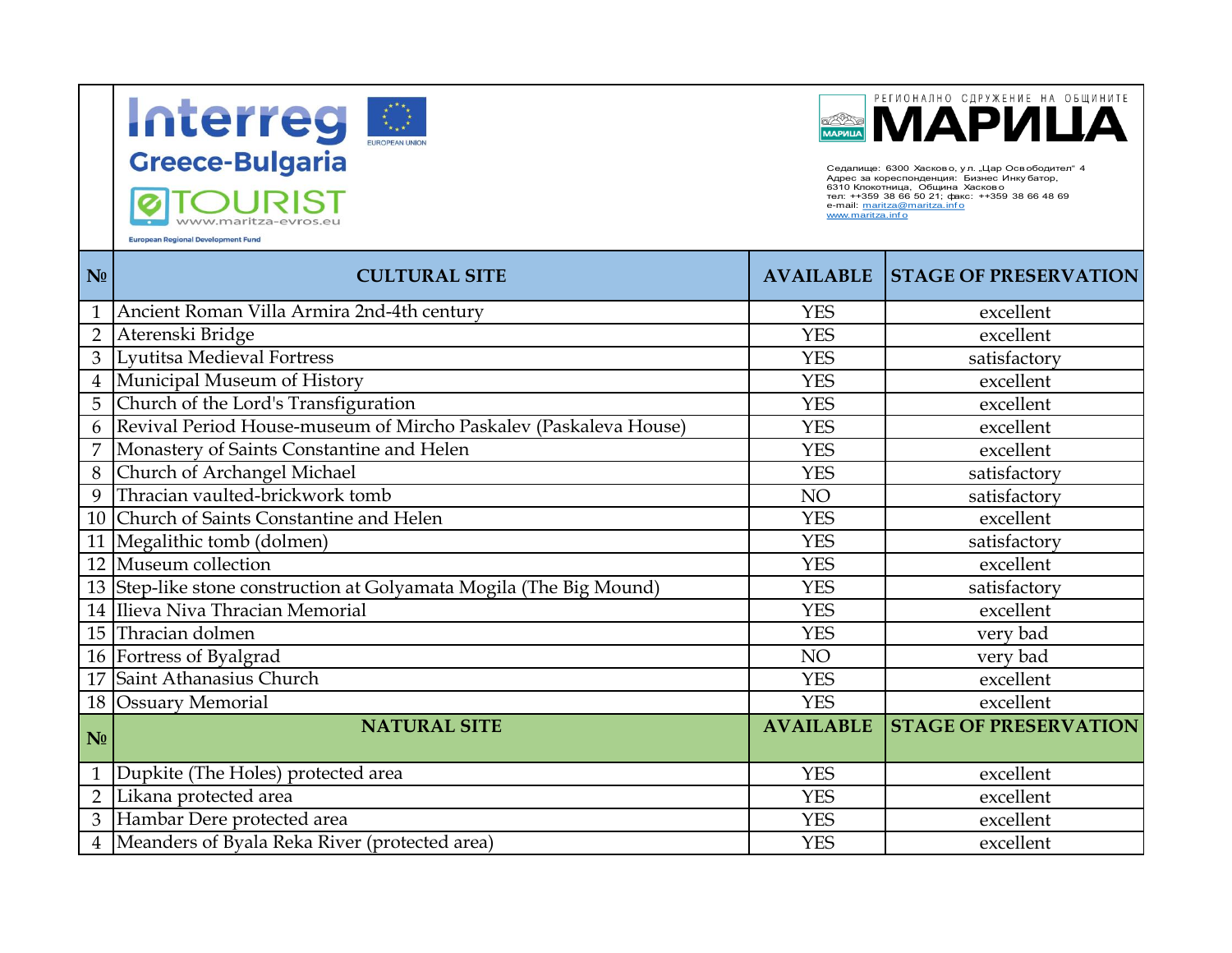| 5                                                                                                                                                   | Cave                                                                                                                                                     | YES        | excellent |  |
|-----------------------------------------------------------------------------------------------------------------------------------------------------|----------------------------------------------------------------------------------------------------------------------------------------------------------|------------|-----------|--|
|                                                                                                                                                     | 6 Habitat of the Eriolobus trilobata - Daneva Cheshma Fountain (protected                                                                                | <b>YES</b> | excellent |  |
|                                                                                                                                                     | Habitat of Eriolobus trilobata - Livadite (the Meadows) (protected area)                                                                                 | <b>YES</b> | excellent |  |
|                                                                                                                                                     | 8   Habitat of the common snowdrop (Galanthus nivalis) (protected area)                                                                                  | <b>YES</b> | excellent |  |
|                                                                                                                                                     | 9 Habitat of the peony (protected area)                                                                                                                  | <b>YES</b> | excellent |  |
|                                                                                                                                                     | 10 Habitat of the peony (protected area)                                                                                                                 | <b>YES</b> | excellent |  |
|                                                                                                                                                     | 11 Habitat of the garden sage (Salvia officinalis) (protected area)                                                                                      | <b>YES</b> | excellent |  |
|                                                                                                                                                     | 12 Habitat of the garden sage (Salvia officinalis) (protected area)                                                                                      | <b>YES</b> | excellent |  |
| This document has been created within the framework of the Project "Promotion and development of natural and cultural heritage of Bulgarian - Greek |                                                                                                                                                          |            |           |  |
|                                                                                                                                                     | cross-border region through smart and digital tools" (eTOURIST), financed under the INTERREG V-A Cooperation Programme "Greece-Bulgaria 2014-            |            |           |  |
|                                                                                                                                                     | 2020", Subsidy Contract No B2.6c.07/09.10.2017. The Project is co funded by the European Regional Development Fund and by national funds of the          |            |           |  |
|                                                                                                                                                     | countries participating in the Interreg V-A "Greece - Bulgaria 2014-2020" Cooperation Programme. This document has been created within the framework     |            |           |  |
|                                                                                                                                                     | of the Project "Promotion and development of natural and cultural heritage of Bulgarian - Greek cross-border region through smart and digital tools"     |            |           |  |
| (eTOURIST), financed under the INTERREG V-A Cooperation Program "Greece-Bulgaria 2014-2020", Subsidy Contract No B2.6c.07/09.10.2017. The Project   |                                                                                                                                                          |            |           |  |
|                                                                                                                                                     | is co funded by the European Regional Development Fund and by national funds of the countries participating in the Interreg V-A "Greece - Bulgaria 2014- |            |           |  |
|                                                                                                                                                     | 2020" Cooperation Programme."                                                                                                                            |            |           |  |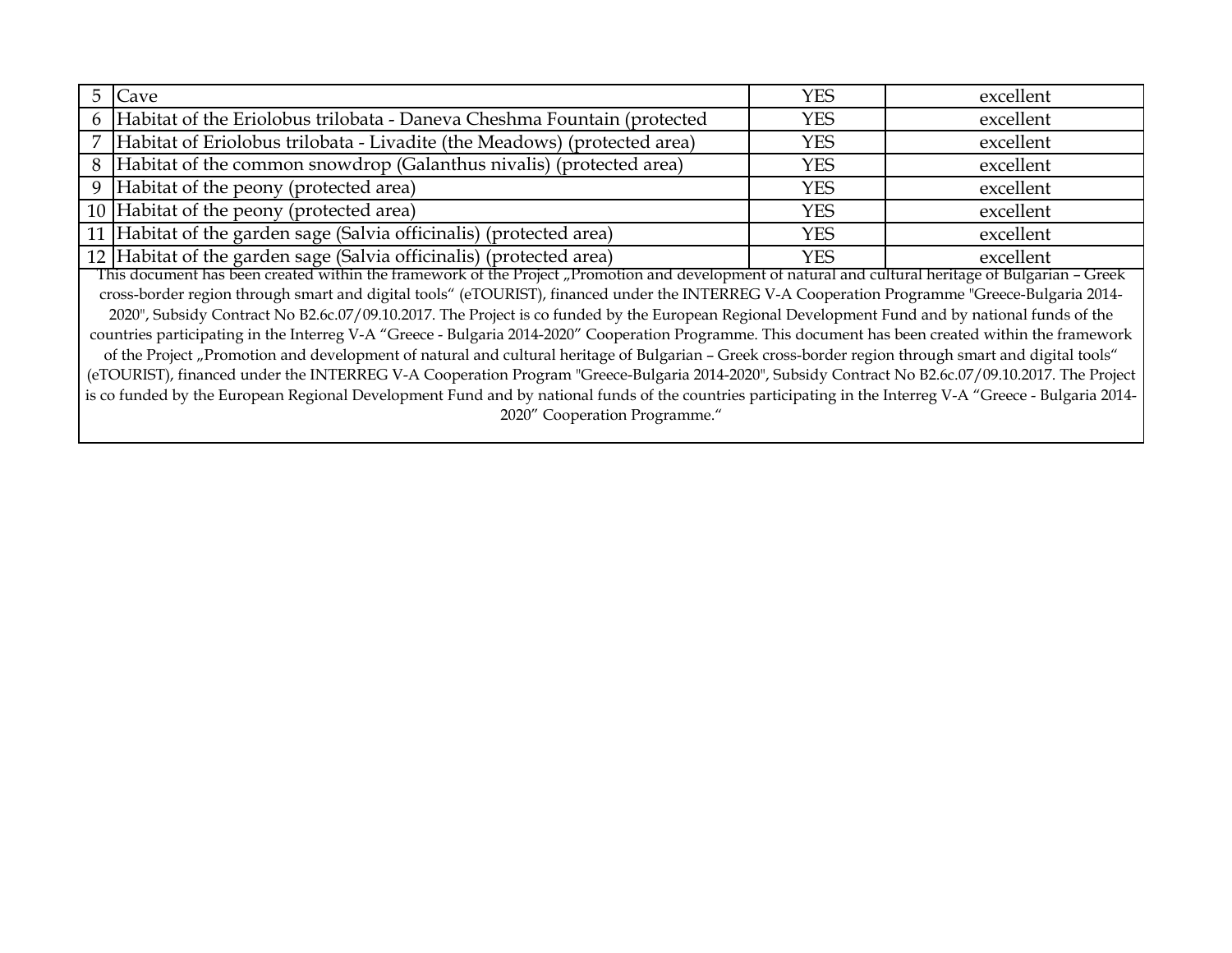



Седалище: 6300 Хасково, у л. "Цар Освободител" 4 Адрес за кореспонденция: Бизнес Инку батор, 6310 Клокотница, Община Хасково тел: ++359 38 66 50 21; факс: ++359 38 66 48 69 e-mail: maritza@maritza.info www.maritza.inf o

| N <sub>0</sub> | <b>CULTURAL SITE</b>                                                                                       | <b>AVAILABLE</b> | <b>STAGE OF</b><br><b>PRESERVATION</b> |
|----------------|------------------------------------------------------------------------------------------------------------|------------------|----------------------------------------|
| $\mathbf{1}$   | Rock cult complex Gluhite Kamani (The Deaf Stones)                                                         | <b>YES</b>       | excellent                              |
| $\overline{2}$ | Thracian domed tomb                                                                                        | <b>YES</b>       | very bad                               |
| $\mathfrak{Z}$ | Dolmen necropolis                                                                                          | <b>YES</b>       | very bad                               |
| $\overline{4}$ | An architectural monument - obelisk to the victims in the Balkan<br>War (1912) - on top of Sheinovets peak | <b>YES</b>       | satisfactory                           |
| 5              | Saint Athanasius Church                                                                                    | <b>YES</b>       | excellent                              |
| N <sub>0</sub> | <b>NATURAL SITE</b>                                                                                        | <b>AVAILABLE</b> | <b>STAGE OF</b><br><b>PRESERVATION</b> |
| $\mathbf{1}$   | Kovan Kaya                                                                                                 | <b>YES</b>       | excellent                              |
| $\overline{2}$ | Bird's stone (Kush Kaya)                                                                                   | <b>YES</b>       | excellent                              |
| 3              | ova (protected site)                                                                                       | <b>YES</b>       | excellent                              |
| $\overline{4}$ | Bakarlia (protected area)                                                                                  | <b>YES</b>       | excellent                              |
| 5              | Gospodeva Stapka (Lord's Step)                                                                             | <b>YES</b>       | excellent                              |

This document has been created within the framework of the Project "Promotion and development of natural and cultural heritage of Bulgarian – Greek cross-border region through smart and digital tools" (eTOURIST), financed under the INTERREG V-A Cooperation Programme "Greece-Bulgaria 2014- 2020", Subsidy Contract No В2.6с.07/09.10.2017. The Project is co funded by the European Regional Development Fund and by national funds of the countries participating in the Interreg V-A "Greece - Bulgaria 2014-2020" Cooperation Programme. This document has been created within the framework of the Project "Promotion and development of natural and cultural heritage of Bulgarian - Greek cross-border region through smart and digital tools" (eTOURIST), financed under the INTERREG V-A Cooperation Program "Greece-Bulgaria 2014-2020", Subsidy Contract No В2.6с.07/09.10.2017. The Project is co funded by the European Regional Development Fund and by national funds of the countries participating in the Interreg V-A "Greece - Bulgaria 2014-2020" Cooperation Programme."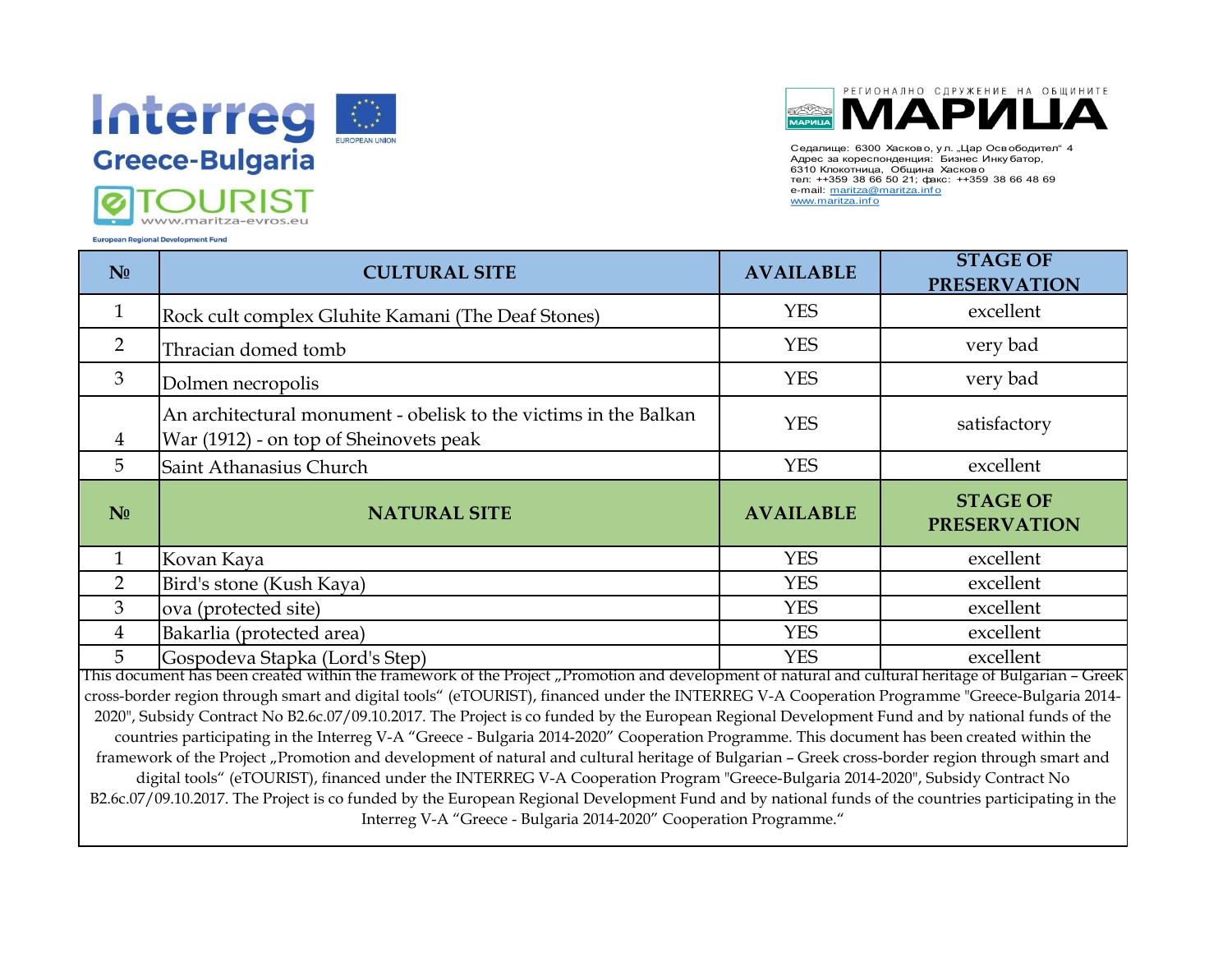

÷

**European Regional Development Fund** 



Седалище: 6300 Хасково, у л. "Цар Освободител" 4 Адрес за кореспонденция: Бизнес Инку батор, 6310 Клокотница, Община Хасково<br>тел: ++359 38 66 50 21; факс: ++359 38 66 48 69<br>e-mail: <u>maritza.info</u><br>www.maritza.info

| N <sub>0</sub> | <b>CULTURAL SITE</b>                                                                                      | <b>AVAILABLE</b> | <b>STAGE OF</b><br><b>PRESERVATION</b> |
|----------------|-----------------------------------------------------------------------------------------------------------|------------------|----------------------------------------|
| $\mathbf{1}$   | Thracian memorial complex. Chapel of Saint Petka of Bulgaria.<br>Monument-symbol "Thrace without Borders" | <b>YES</b>       | excellent                              |
| $\overline{2}$ | Thracian cult-funeral complex and settlement. Okopa medieval<br>fortress                                  | <b>YES</b>       | excellent                              |
| 3              | Roman road                                                                                                | <b>YES</b>       | satisfactory                           |
| $\overline{4}$ | Megalithic cult structure - cromlech                                                                      | <b>YES</b>       | excellent                              |
| 5              | Saint Demetrius Church                                                                                    | <b>YES</b>       | excellent                              |
| 6              | Rock Relief/Sanctuary                                                                                     | <b>YES</b>       | very bad                               |
| $\overline{7}$ | Rock tomb                                                                                                 | <b>YES</b>       | excellent                              |
| 8              | Thracian Rock Niches - Hambarkaya                                                                         | <b>YES</b>       | satisfactory                           |
| 9              | Thracian fortress and sanctuary Sivri dikme                                                               | NO               | very bad                               |
| 10             | Sharapana (rock winery)                                                                                   | NO               | satisfactory                           |
| 11             | Church of Archangel Michael                                                                               | <b>YES</b>       | excellent                              |
| 12             | Thracian cult complex. Thracian and medieval fortress Hisarya.<br>Chapel of Saint Cyril and Methodius     | <b>YES</b>       | excellent                              |
| 13             | Church of the Great Martyr Demetrius of Thessaloniki                                                      | <b>YES</b>       | excellent                              |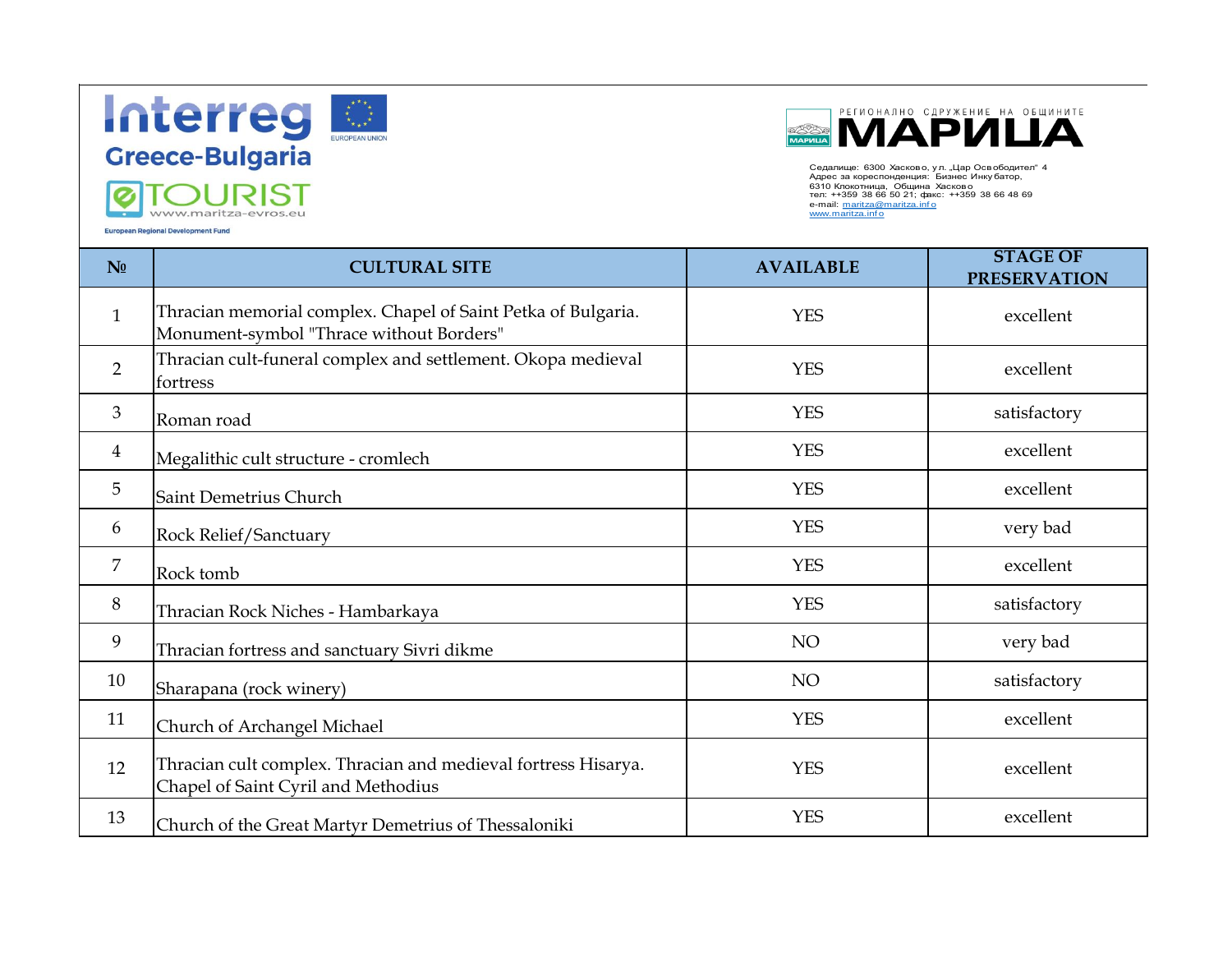| 14             | Rock cult complex Gluhite kamani (The Deaf Stones)                                                              | <b>YES</b>       | excellent                              |
|----------------|-----------------------------------------------------------------------------------------------------------------|------------------|----------------------------------------|
| 15             | Saint Athanasius Church                                                                                         | <b>YES</b>       | excellent                              |
| N <sub>0</sub> | <b>NATURAL SITE</b>                                                                                             | <b>AVAILABLE</b> | <b>STAGE OF</b><br><b>PRESERVATION</b> |
| $\mathbf{1}$   | Nesting site of rare endangered diurnal raptors (Protected Site)                                                | <b>YES</b>       | excellent                              |
| $\overline{2}$ | Meanders of the Arda River                                                                                      | <b>YES</b>       | excellent                              |
| 3              | Patronka protected area                                                                                         | <b>YES</b>       | excellent                              |
| $\overline{4}$ | Gyurgena protected area                                                                                         | <b>YES</b>       | excellent                              |
| $\overline{5}$ | Momina Skala (Maiden's Rock) protected area                                                                     | <b>YES</b>       | excellent                              |
| 6              | Chernata Skala (The Black Rock) protected area                                                                  | <b>YES</b>       | excellent                              |
|                | - 1996년 - 1997년 - 1998년 - 1999년 - 1999년 - 1999년 - 1999년 - 1999년 - 1999년 - 1999년 - 1999년 - 1999년 - 1999년 - 1999년 |                  |                                        |

This document has been created within the framework of the Project "Promotion and development of natural and cultural heritage of Bulgarian - Greek crossborder region through smart and digital tools" (eTOURIST), financed under the INTERREG V-A Cooperation Programme "Greece-Bulgaria 2014-2020", Subsidy Contract No В2.6с.07/09.10.2017. The Project is co funded by the European Regional Development Fund and by national funds of the countries participating in the Interreg V-A "Greece - Bulgaria 2014-2020" Cooperation Programme. This document has been created within the framework of the Project "Promotion and development of natural and cultural heritage of Bulgarian – Greek cross-border region through smart and digital tools" (eTOURIST), financed under the INTERREG V-A Cooperation Program "Greece-Bulgaria 2014-2020", Subsidy Contract No В2.6с.07/09.10.2017. The Project is co funded by the European Regional Development Fund and by national funds of the countries participating in the Interreg V-A "Greece - Bulgaria 2014-2020" Cooperation Programme."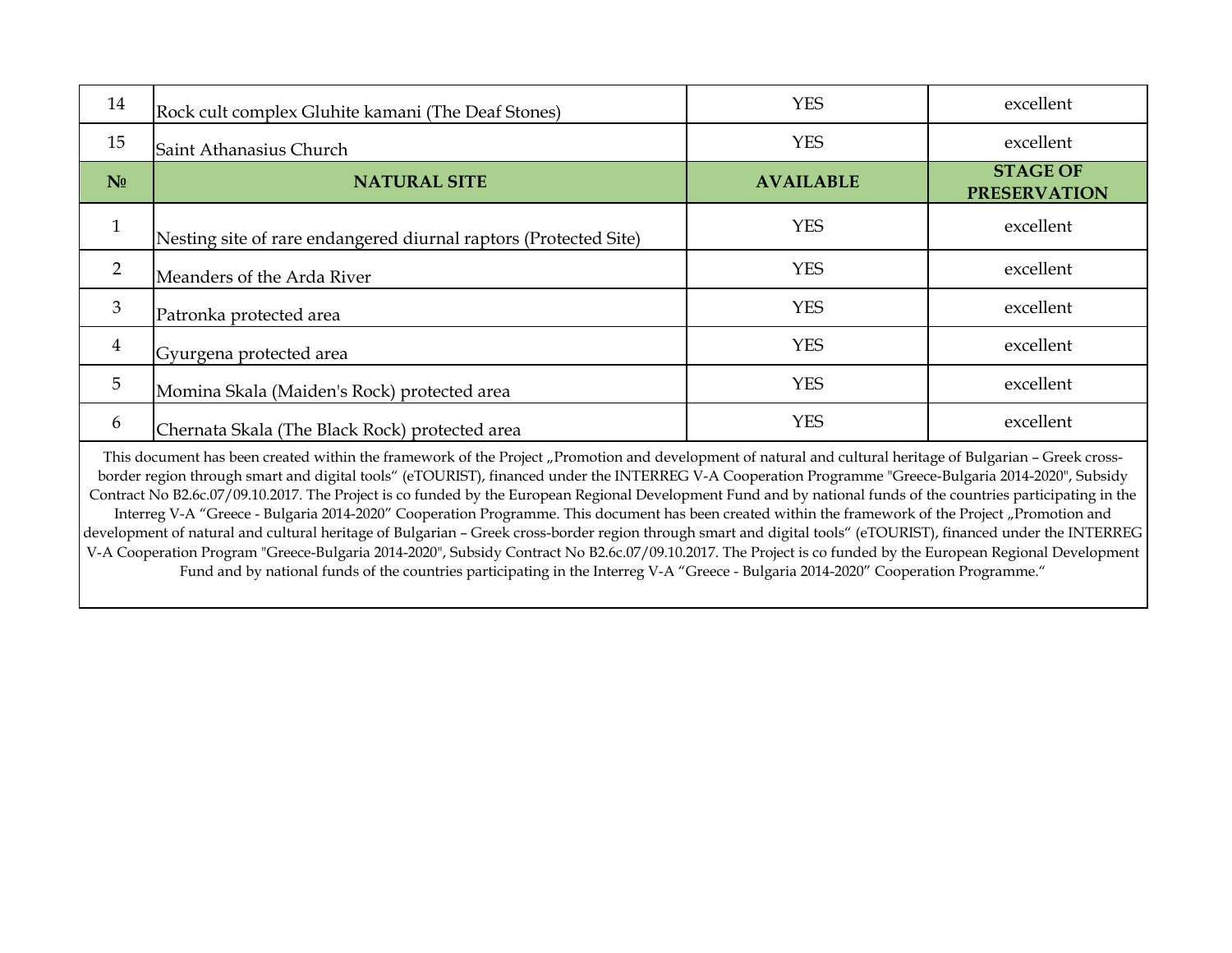



Седалище: 6300 Хасково, у л. "Цар Освободител" 4 Адрес за кореспонденция: Бизнес Инку батор, 6310 Клокотница, Община Хасково тел: ++359 38 66 50 21; факс: ++359 38 66 48 69 e-mail: maritza@maritza.info www.maritza.info

| N <sub>0</sub> | <b>CULTURAL SITE</b>                                                                                       | <b>AVAILABLE</b> | <b>STAGE OF</b><br><b>PRESERVATION</b> |
|----------------|------------------------------------------------------------------------------------------------------------|------------------|----------------------------------------|
| $\mathbf{1}$   | Thracian rock cult complex Altan Tepe and Late Antiquity<br>fortress in the Hisarya locality               | <b>YES</b>       | satisfactory                           |
| $\overline{2}$ | Golyamoto Gradishte Prehistoric Thracian Fortress                                                          | <b>YES</b>       | satisfactory                           |
| 3              | Stapkata na Bogoroditsa (Virgin Mary's Step)                                                               | <b>YES</b>       | excellent                              |
| 4              | Sveti Duh (Holy Spirit) Roman fortress                                                                     | <b>YES</b>       | excellent                              |
| 5              | Church of Saint George                                                                                     | <b>YES</b>       | excellent                              |
| 6              | Fortress Peak Kupena/Varga/Latnitsata                                                                      | <b>YES</b>       | satisfactory                           |
|                | Saint Nicholas Church                                                                                      | <b>YES</b>       | excellent                              |
| 8              | Sarnitsa Stronghold - walls of a Thracian, Late Antiquity and<br>medieval fortress with a signalling tower | <b>YES</b>       | satisfactory                           |
| 9              | Sharapanas (rock wineries)                                                                                 | <b>YES</b>       | excellent                              |
| 10             | Saint Athanasius Church                                                                                    | <b>YES</b>       | excellent                              |
| 11             | Mosque                                                                                                     | <b>YES</b>       | excellent                              |
| 12             | Mosque                                                                                                     | <b>YES</b>       | excellent                              |
| 13             | Mosque                                                                                                     | <b>YES</b>       | excellent                              |
| 14             | Thracian fortress of Orlovi Skali (Eagle's Rocks) Peak                                                     | <b>YES</b>       | excellent                              |
| 15             | Sundial                                                                                                    | NO               | satisfactory                           |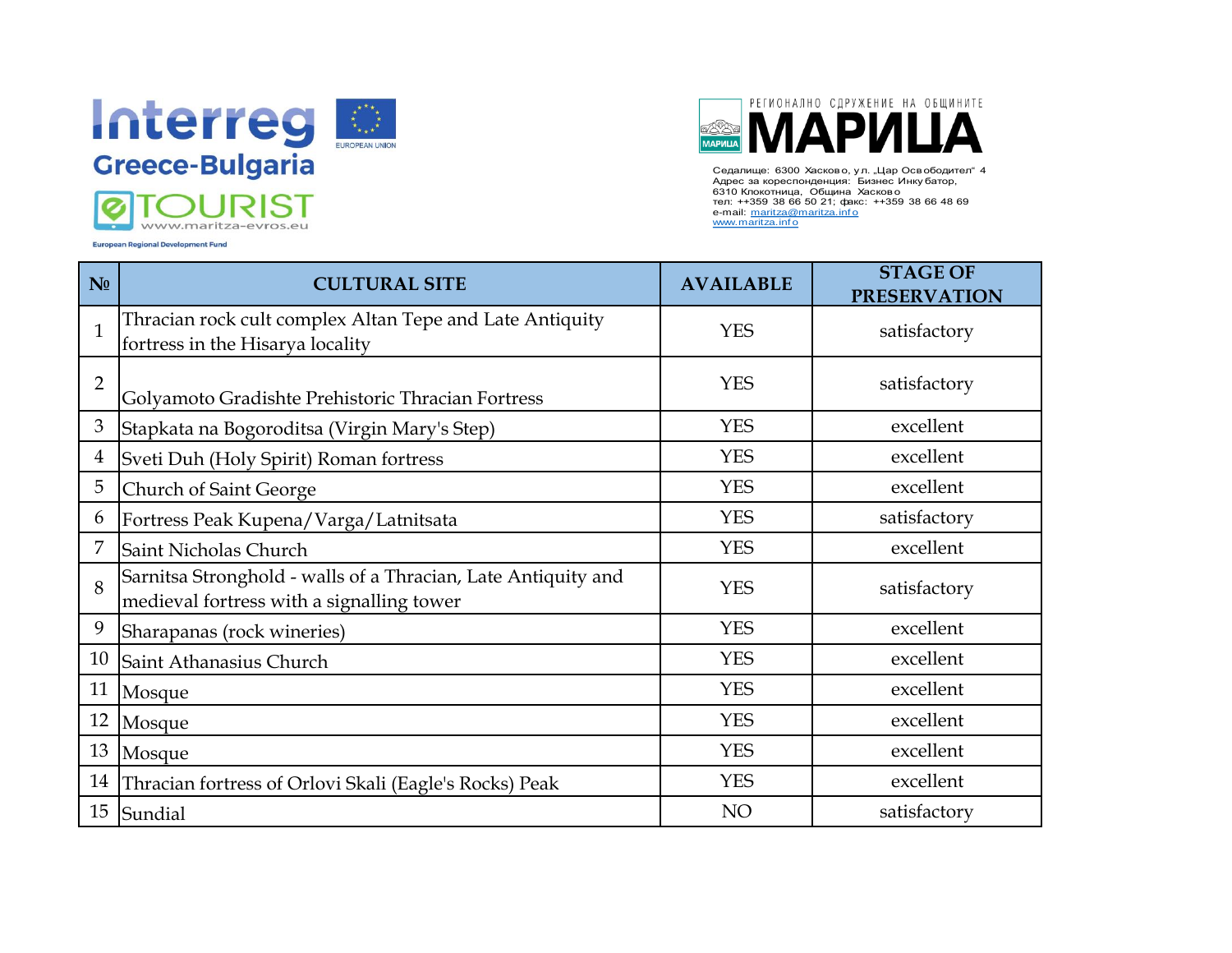| N <sub>0</sub>                                                                                                                                                                                                                                                           | <b>NATURAL SITE</b>                                                          | <b>AVAILABLE</b> | <b>STAGE OF</b><br><b>PRESERVATION</b> |
|--------------------------------------------------------------------------------------------------------------------------------------------------------------------------------------------------------------------------------------------------------------------------|------------------------------------------------------------------------------|------------------|----------------------------------------|
| $\mathbf{1}$                                                                                                                                                                                                                                                             | Aida protected area                                                          | <b>YES</b>       | excellent                              |
| $\overline{2}$                                                                                                                                                                                                                                                           | Habitat of lily-of-the-valley and peony natural monument<br>(protected area) | <b>YES</b>       | excellent                              |
| 3                                                                                                                                                                                                                                                                        | Dikilitash protected area                                                    | <b>YES</b>       | excellent                              |
| 4                                                                                                                                                                                                                                                                        | <b>Boraka Nature Reserve</b>                                                 | <b>YES</b>       | excellent                              |
| 5                                                                                                                                                                                                                                                                        | Orlovi Skali (Eagle's Rocks) protected area                                  | <b>YES</b>       | excellent                              |
| 6                                                                                                                                                                                                                                                                        | Pobiatia kamak (The Standing Stone) protected area                           | <b>YES</b>       | excellent                              |
|                                                                                                                                                                                                                                                                          | The Mirror Rock natural monument                                             | <b>YES</b>       | excellent                              |
| 8                                                                                                                                                                                                                                                                        | Golyamata Ev Kaya Cave                                                       | NO <sub>1</sub>  | very bad                               |
| 9                                                                                                                                                                                                                                                                        | Lipovitsa Cave                                                               | NO <sub>1</sub>  | very bad                               |
| 10                                                                                                                                                                                                                                                                       | Ivanov Kamak Cave                                                            | NO <sub>1</sub>  | satisfactory                           |
| 11                                                                                                                                                                                                                                                                       | Dushkovitsa Cave                                                             | NO <sub>1</sub>  | very bad                               |
| 12                                                                                                                                                                                                                                                                       | Peshturata Cave                                                              | <b>YES</b>       | excellent                              |
|                                                                                                                                                                                                                                                                          | 13 Kaleto 1 and Kaleto 2 Caves                                               | <b>YES</b>       | excellent                              |
| This document has been created within the framework of the Project "Promotion and development of natural and cultural heritage of<br>$Rulaxian$ Creek area border region through emert and digital toole" (eTOUDICT) financed under the INTEDDEC V $\Lambda$ Cooperation |                                                                              |                  |                                        |

Bulgarian – Greek cross-border region through smart and digital tools" (eTOURIST), financed under the INTERREG V-A Cooperation Programme "Greece-Bulgaria 2014-2020", Subsidy Contract No В2.6с.07/09.10.2017. The Project is co funded by the European Regional Development Fund and by national funds of the countries participating in the Interreg V-A "Greece - Bulgaria 2014-2020" Cooperation Programme. This document has been created within the framework of the Project "Promotion and development of natural and cultural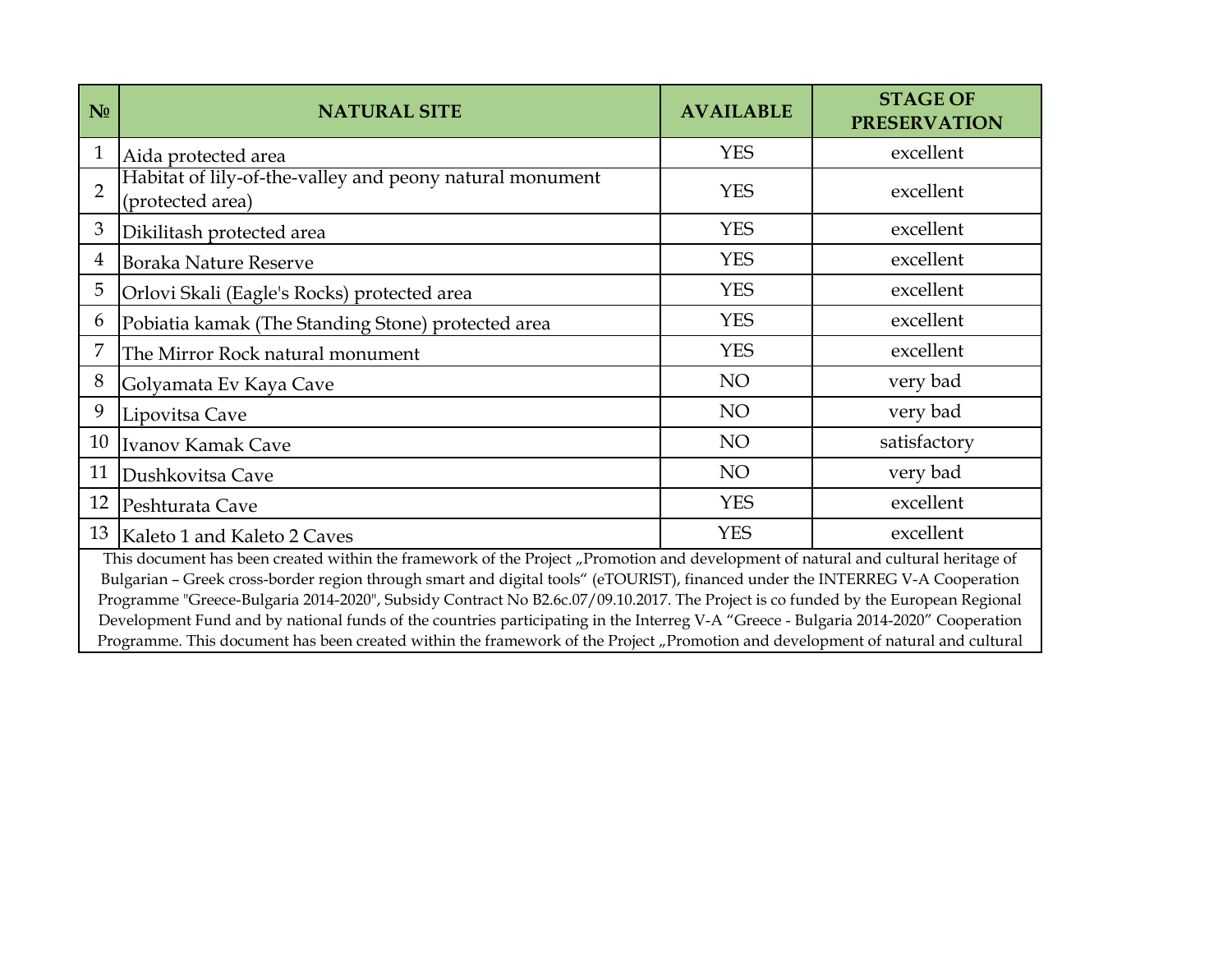



| Greece-Bulgaria<br>Седалище: 6300 Хасково, ул. "Цар Освободител" 4<br>Адрес за кореспонденция: Бизнес Инку батор,<br>6310 Клокотница, Община Хасково<br>тел: ++359 38 66 50 21; факс: ++359 38 66 48 69<br>e-mail: maritza@maritza.info<br>www.maritza.info<br>www.maritza-evros.eu<br><b>European Regional Development Fund</b> |                                                  |                  |                                        |
|----------------------------------------------------------------------------------------------------------------------------------------------------------------------------------------------------------------------------------------------------------------------------------------------------------------------------------|--------------------------------------------------|------------------|----------------------------------------|
| N <sub>0</sub>                                                                                                                                                                                                                                                                                                                   | <b>CULTURAL SITE</b>                             | <b>AVAILABLE</b> | <b>STAGE OF</b><br><b>PRESERVATION</b> |
| $\mathbf{1}$                                                                                                                                                                                                                                                                                                                     | Mustafa Pasha Bridge                             | <b>YES</b>       | excellent                              |
| $\overline{2}$                                                                                                                                                                                                                                                                                                                   | Museum of History                                | <b>YES</b>       | excellent                              |
| 3                                                                                                                                                                                                                                                                                                                                | Ancient and medieval settlement                  | NO               | very bad                               |
| 4                                                                                                                                                                                                                                                                                                                                | Dolmen                                           | NO               | very bad                               |
| 5                                                                                                                                                                                                                                                                                                                                | Monument to War Heroes                           | <b>YES</b>       | excellent                              |
| 6                                                                                                                                                                                                                                                                                                                                | Church of the Life-Receiving Source              | <b>YES</b>       | excellent                              |
| 7                                                                                                                                                                                                                                                                                                                                | Church of the Holy Trinity                       | <b>YES</b>       | excellent                              |
| 8                                                                                                                                                                                                                                                                                                                                | Prehistoric and Protohistoric Pit Complex        | <b>YES</b>       | satisfactory                           |
| 9                                                                                                                                                                                                                                                                                                                                | Remains of the ancient Roman road Via Diagonalis | <b>YES</b>       | excellent                              |
| 10                                                                                                                                                                                                                                                                                                                               | Rock church                                      | <b>YES</b>       | excellent                              |
| 11                                                                                                                                                                                                                                                                                                                               | <b>Bukelon Fortress</b>                          | <b>YES</b>       | excellent                              |
| 12                                                                                                                                                                                                                                                                                                                               | Medieval fortress                                | <b>YES</b>       | excellent                              |
| 13                                                                                                                                                                                                                                                                                                                               | Thracian beehive tomb                            | <b>YES</b>       | excellent                              |
| 14                                                                                                                                                                                                                                                                                                                               | Rock church                                      | <b>YES</b>       | excellent                              |
| 15                                                                                                                                                                                                                                                                                                                               | Thracian domed tomb                              | NO               | very bad                               |
| N <sub>0</sub>                                                                                                                                                                                                                                                                                                                   | <b>NATURAL SITE</b>                              | <b>AVAILABLE</b> | <b>STAGE OF</b><br><b>PRESERVATION</b> |
| $\mathbf 1$                                                                                                                                                                                                                                                                                                                      | Lozen road (protected area)                      | <b>YES</b>       | excellent                              |
| $\overline{2}$                                                                                                                                                                                                                                                                                                                   | area)                                            | <b>YES</b>       | excellent                              |
| $\overline{3}$                                                                                                                                                                                                                                                                                                                   | Habitat of Veronica multifida (protected area)   | <b>YES</b>       | excellent                              |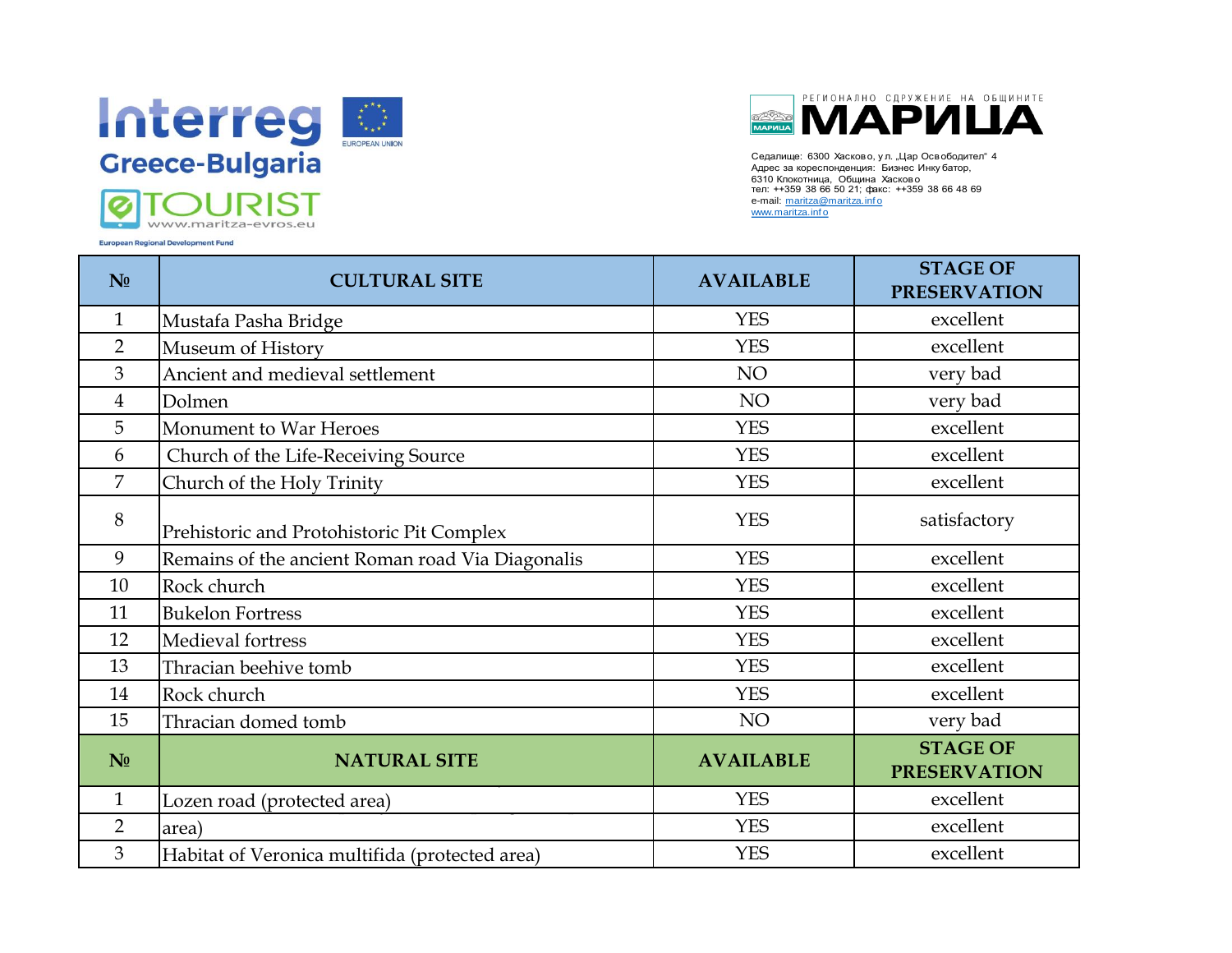| 4 | Dervish Mound (protected area) | YES | excellent |
|---|--------------------------------|-----|-----------|
|   | Kaleto protected area          | YES | excellent |
|   | <b>Sheinovets Peak</b>         | YES | excellent |

This document has been created within the framework of the Project "Promotion and development of natural and cultural heritage of Bulgarian – Greek cross-border region through smart and digital tools" (eTOURIST), financed under the INTERREG V-A Cooperation Programme "Greece-Bulgaria 2014-2020", Subsidy Contract No В2.6с.07/09.10.2017. The Project is co funded by the European Regional Development Fund and by national funds of the countries participating in the Interreg V-A "Greece - Bulgaria 2014-2020" Cooperation Programme. This document has been created within the framework of the Project "Promotion and development of natural and cultural heritage of Bulgarian - Greek cross-border region through smart and digital tools" (eTOURIST), financed under the INTERREG V-A Cooperation Program "Greece-Bulgaria 2014-2020", Subsidy Contract No В2.6с.07/09.10.2017. The Project is co funded by the European Regional Development Fund and by national funds of the countries participating in the Interreg V-A "Greece - Bulgaria 2014-2020" Cooperation Programme."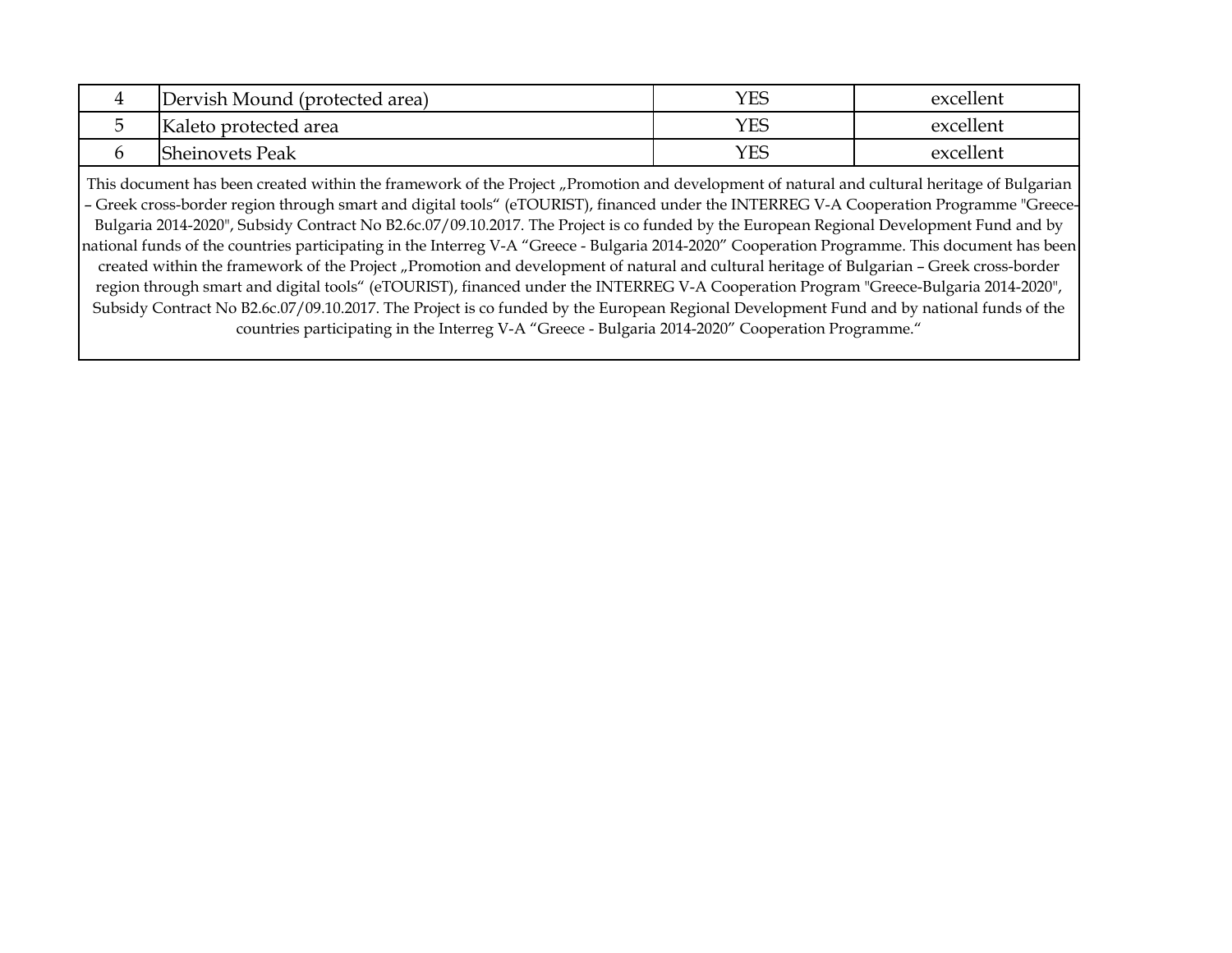



Седалище: 6300 Хасково, у л. "Цар Освободител" 4 Адрес за кореспонденция: Бизнес Инку батор, 6310 Клокотница, Община Хасково тел: ++359 38 66 50 21; факс: ++359 38 66 48 69 e-mail: maritza@maritza.inf <sup>o</sup> www.maritza.inf o

| N <sub>0</sub> | <b>CULTURAL SITE</b>                        | <b>AVAILABLE</b> | <b>STAGE OF PRESERVATION</b> |
|----------------|---------------------------------------------|------------------|------------------------------|
|                | $\perp$ Medieval necropolis                 | NO               | very bad                     |
|                | Constantia Fortress                         | <b>YES</b>       | very bad                     |
|                | 3 Church of the Holy Theotokos              | <b>YES</b>       | very bad                     |
|                | 4 Church of Saint Nicholas the Wonderworker | YE S             | excellent                    |
|                | Roman road                                  | NO               | satisfactory                 |

– Greek cross-border region through smart and digital tools" (eTOURIST), financed under the INTERREG V-A Cooperation Programme "Greece-Bulgaria 2014-2020", Subsidy Contract No В2.6с.07/09.10.2017. The Project is co funded by the European Regional Development Fund and by national funds of the countries participating in the Interreg V-A "Greece - Bulgaria 2014-2020" Cooperation Programme. This document has been created within the framework of the Project "Promotion and development of natural and cultural heritage of Bulgarian - Greek crossborder region through smart and digital tools" (eTOURIST), financed under the INTERREG V-A Cooperation Program "Greece-Bulgaria 2014- 2020", Subsidy Contract No В2.6с.07/09.10.2017. The Project is co funded by the European Regional Development Fund and by national funds of the countries participating in the Interreg V-A "Greece - Bulgaria 2014-2020" Cooperation Programme."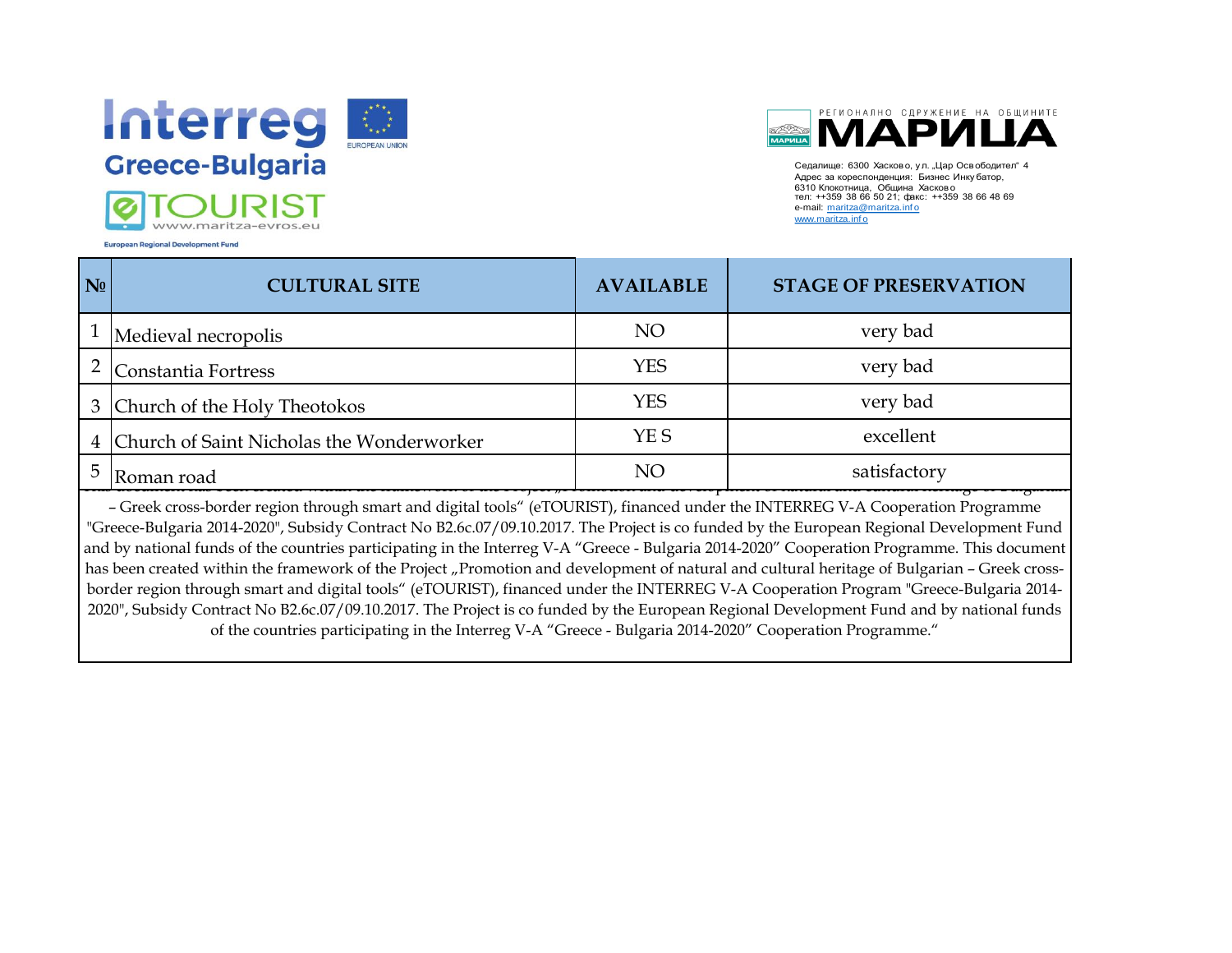



Седалище: 6300 Хасково, у л. "Цар Освободител" 4 Адрес за кореспонденция: Бизнес Инку батор, 6310 Клокотница, Община Хасково тел: ++359 38 66 50 21; факс: ++359 38 66 48 69 e-mail: maritza@maritza.inf <sup>o</sup> www.maritza.info

| N <sub>0</sub> | <b>CULTURAL SITE</b>                                            | <b>AVAILABLE</b> | <b>STAGE OF PRESERVATION</b> |
|----------------|-----------------------------------------------------------------|------------------|------------------------------|
| 1              | Burial mound (tumulus)                                          | NO               | very bad                     |
| $\overline{2}$ | An archaeological complex including the following<br>monuments: | <b>YES</b>       | excellent                    |
| 3              | Ethnographic Museum                                             | <b>YES</b>       | excellent                    |
| 4              | Church of Saint Demetrius of Thessaloniki Dimitar               | <b>YES</b>       | excellent                    |
| 5              | Rock tomb                                                       | NO               | very bad                     |
| 6              | Burial mound (tumulus)                                          | NO               | very bad                     |
|                | Hambarlak Telesi Thracian Fortress                              | NO               | satisfactory                 |
| 8              | Settlement mound (tell)                                         | NO               | very bad                     |
| 9              | Mound necropolis                                                | <b>YES</b>       | excellent                    |
| 10             | Mound necropolis                                                | <b>YES</b>       | excellent                    |
| 11             | Church of Saints Peter and Paul                                 | <b>YES</b>       | excellent                    |
| 12             | Church of Saints Constantine and Helen                          | <b>YES</b>       | excellent                    |
| 13             | Archaeological complex including 3 rock tombs                   | <b>YES</b>       | excellent                    |
| 14             | Rock tomb                                                       | <b>YES</b>       | excellent                    |
| 15             | Medieval fortress                                               | <b>YES</b>       | satisfactory                 |
| 16             | Sharapana (rock winery)                                         | NO               | very bad                     |
| 17             | Mound necropolis                                                | NO               | very bad                     |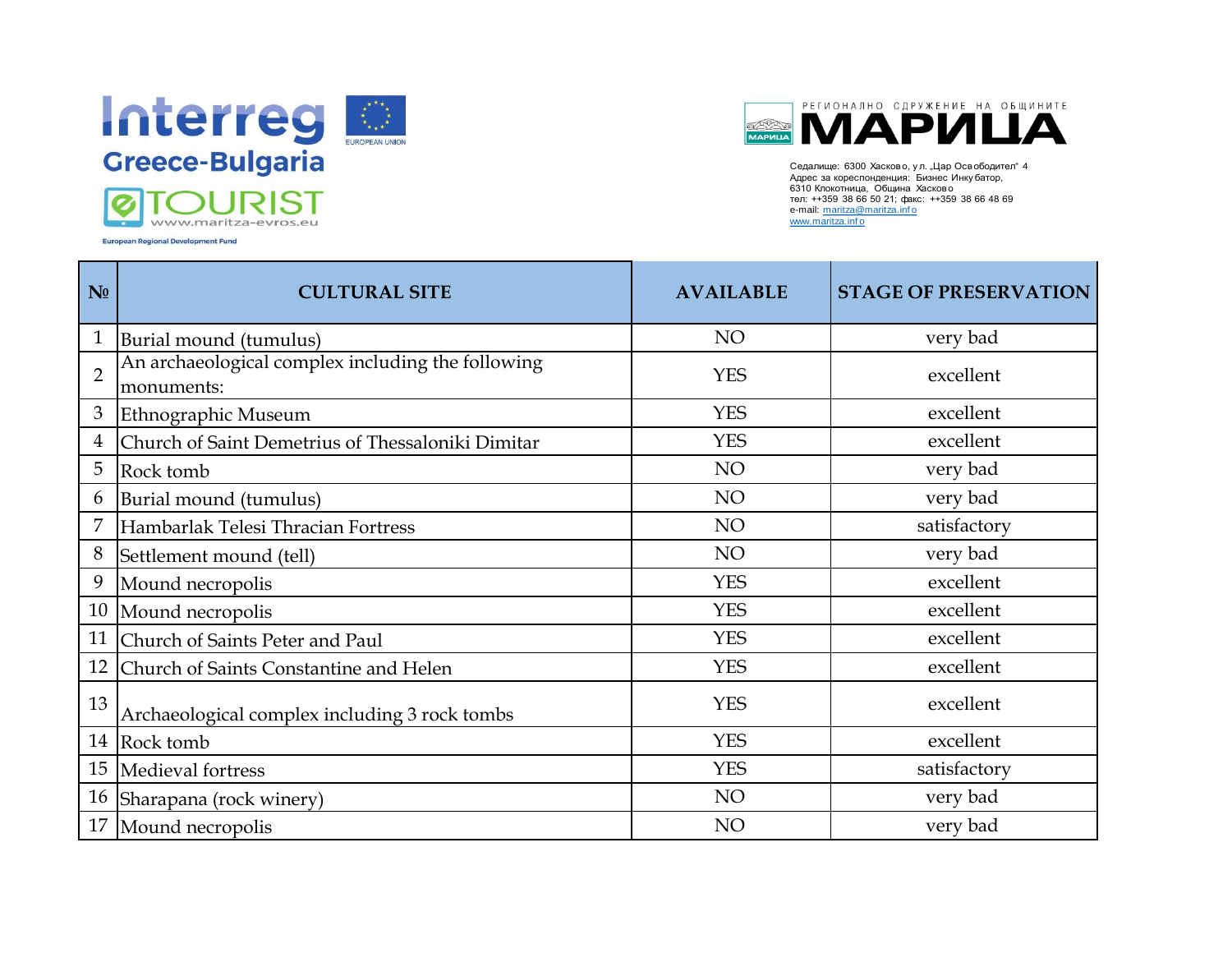|                | 18 Thracian fortress "Kralev peak"                                                                 | NO               | very bad                     |
|----------------|----------------------------------------------------------------------------------------------------|------------------|------------------------------|
| 19             | Thracian complex at Chala Ridge in the Eastern Rhodopes                                            | <b>YES</b>       | satisfactory                 |
| 20             | Burial mound (tumulus)                                                                             | NO               | satisfactory                 |
| 21             | Thracian sharapanas                                                                                | NO               | very bad                     |
| 22             | Chala Late Roman and medieval fortress                                                             | NO               | very bad                     |
| 23             | Demir Baba Türbe                                                                                   | <b>YES</b>       | satisfactory                 |
|                | 24  Mound necropolis                                                                               | NO               | very bad                     |
| $25\,$         | Church of Saint Elijah                                                                             | <b>YES</b>       | excellent                    |
|                | 26 Chapel of Saint George                                                                          | <b>YES</b>       | excellent                    |
| 27             | Chapel of the Holy Trinity                                                                         | <b>YES</b>       | excellent                    |
|                |                                                                                                    |                  |                              |
| N <sub>0</sub> | <b>NATURAL SITE</b>                                                                                | <b>AVAILABLE</b> | <b>STAGE OF PRESERVATION</b> |
| $\mathbf{1}$   | Studen Kladenets protected area                                                                    | <b>YES</b>       | excellent                    |
| $\overline{2}$ |                                                                                                    | <b>YES</b>       | excellent                    |
| 3              | Golemiyat Sipey (The Big Scree) protected area<br>Habitat of Astracantha thracica (protected area) | <b>YES</b>       | excellent                    |
| $\overline{4}$ | (protected area)                                                                                   | <b>YES</b>       | excellent                    |
| 5              | The Devil's Bridge                                                                                 | <b>YES</b>       | excellent                    |
| 6              | Eastern Rhodopes                                                                                   | <b>YES</b>       | excellent                    |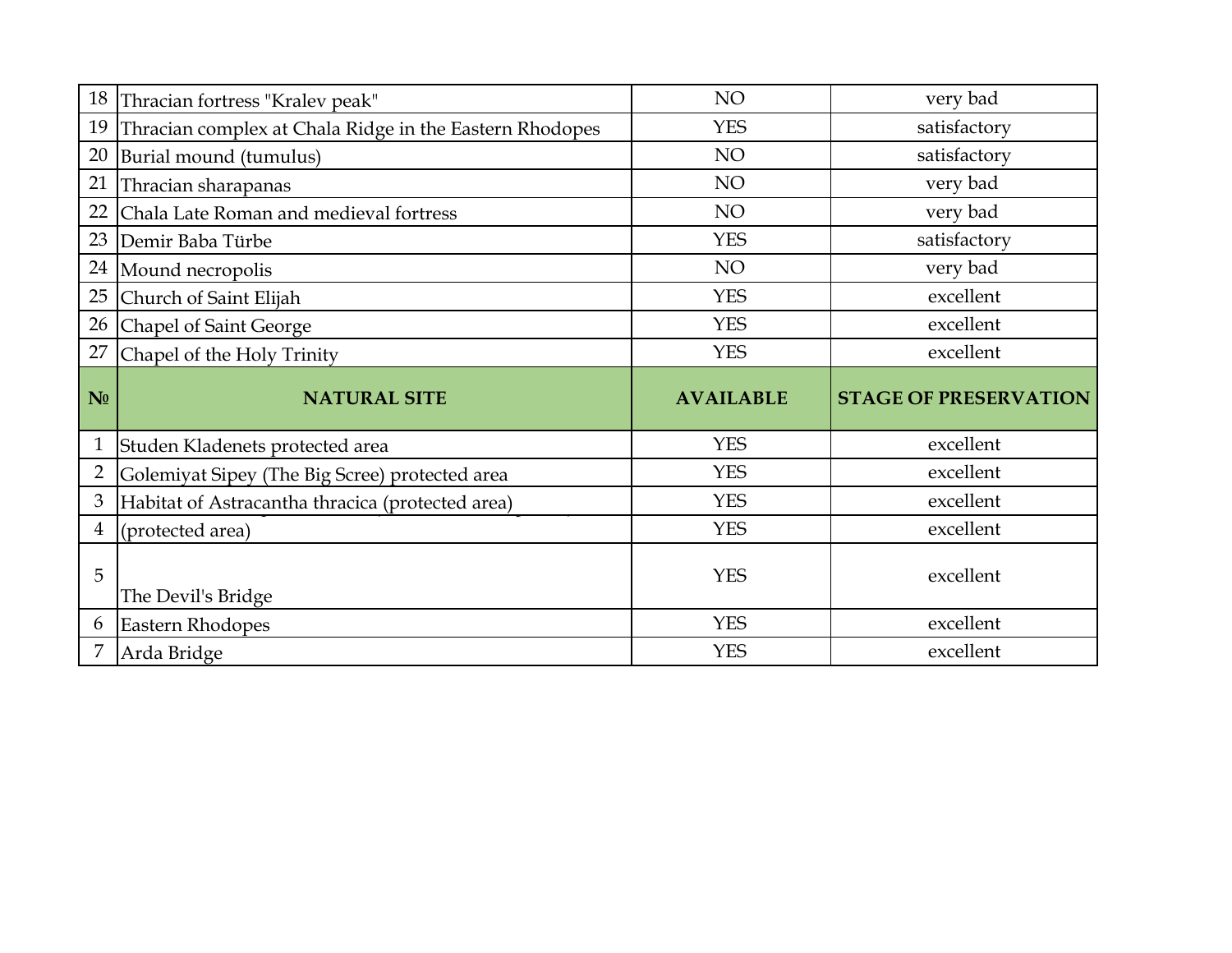This document has been created within the framework of the Project "Promotion and development of natural and cultural heritage of Bulgarian – Greek cross-border region through smart and digital tools" (eTOURIST), financed under the INTERREG V-A Cooperation Programme "Greece-Bulgaria 2014-2020", Subsidy Contract No В2.6с.07/09.10.2017. The Project is co funded by the European Regional Development Fund and by national funds of the countries participating in the Interreg V-A "Greece - Bulgaria 2014-2020" Cooperation Programme. This document has been created within the framework of the Project "Promotion and development of natural and cultural heritage of Bulgarian - Greek cross-border region through smart and digital tools" (eTOURIST), financed under the INTERREG V-A Cooperation Program "Greece-Bulgaria 2014-2020", Subsidy Contract No В2.6с.07/09.10.2017. The Project is co funded by the European Regional Development Fund and by national funds of the countries participating in the Interreg V-A "Greece - Bulgaria 2014-2020" Cooperation Programme."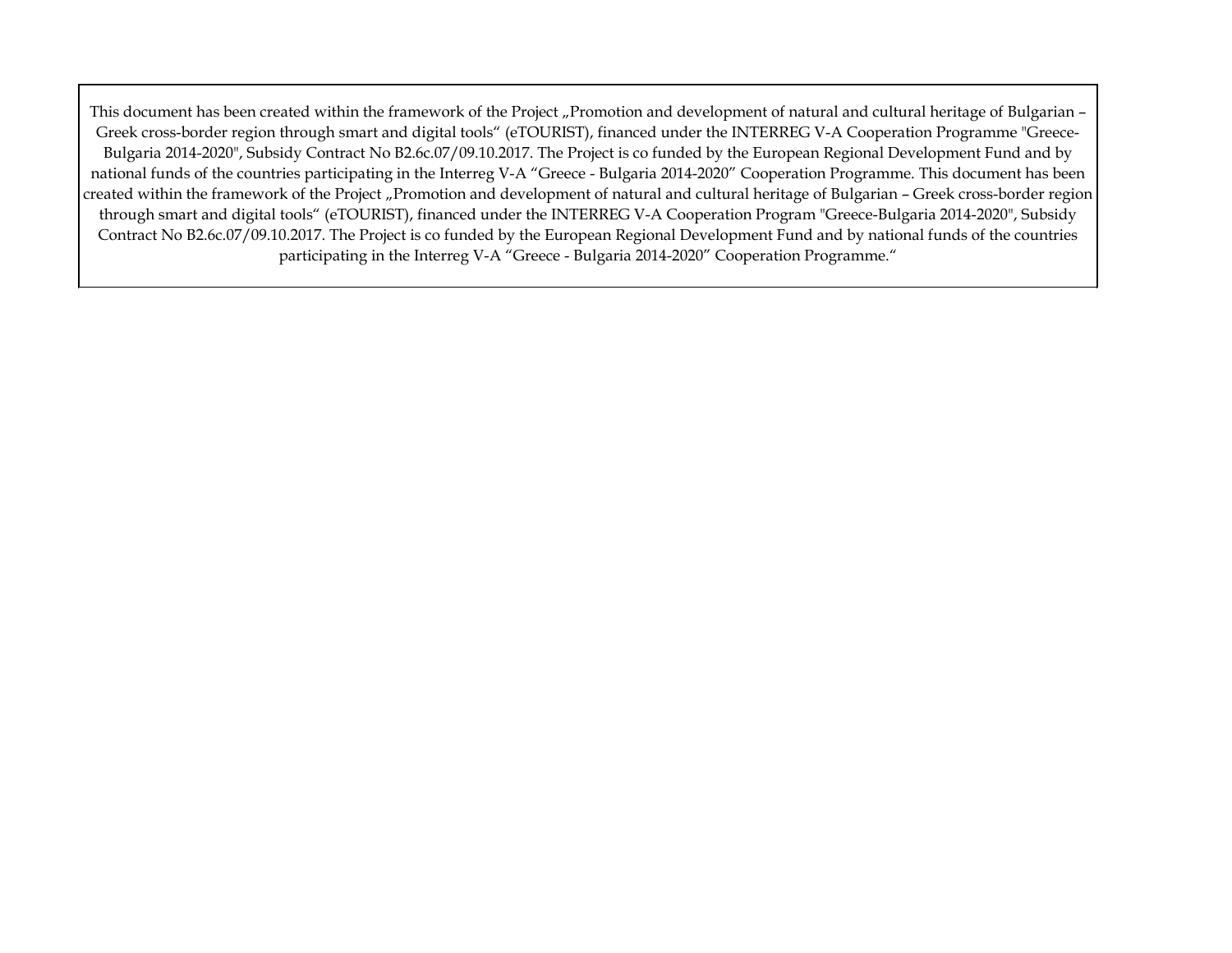



Седалище: 6300 Хасково, ул. "Цар Освободител" 4 Адрес за кореспонденция: Бизнес Инку батор, 6310 Клокотница, Община Хасково тел: ++359 38 66 50 21; факс: ++359 38 66 48 69 e-mail: maritza@maritza.info www.maritza.info

| N <sub>0</sub> | <b>CULTURAL SITE</b>                                                | <b>AVAILABLE</b> | <b>STAGE OF PRESERVATION</b> |
|----------------|---------------------------------------------------------------------|------------------|------------------------------|
|                | Municipal Historical Museum                                         | <b>YES</b>       | excellent                    |
| $\overline{2}$ | Memorial to Christ the Savior                                       | <b>YES</b>       | excellent                    |
| 3              | Monastery of the Holy Trinity                                       | <b>YES</b>       | excellent                    |
| 4              | Rock church                                                         | <b>YES</b>       | satisfactory                 |
| 5              | Paleocastro Thracian Religious Complex and Fortress                 | <b>YES</b>       | excellent                    |
| 6              | Remains of Vishegrad fortress                                       | NO               | satisfactory                 |
|                | Dolmens (two-chamber) and Megalithic circle - remains               | <b>YES</b>       | satisfactory                 |
| 8              | Fortified ruler's house from the Hellenistic era                    | <b>YES</b>       | satisfactory                 |
| 9              | Dolmen (two-chamber)                                                | <b>YES</b>       | satisfactory                 |
| 10             | Dolmen (two-chamber)                                                | <b>YES</b>       | very bad                     |
| 11             | Dolmen (two-chamber) - remains                                      | <b>YES</b>       | very bad                     |
| 12             | Dolmen (two-chamber)                                                | <b>YES</b>       | very bad                     |
| 13             | Kamenna mogila (Stone Mound) rock sanctuary                         | <b>YES</b>       | satisfactory                 |
| 14             | Two-chamber dolmen - remains                                        | <b>YES</b>       | excellent                    |
| 15             | Dolmen (two-chamber)                                                | NO               | very bad                     |
| 16             | Dolmen (two-chamber)                                                | <b>YES</b>       | excellent                    |
| 17             | Dolmen (two-chamber)                                                | <b>YES</b>       | excellent                    |
| 18             | Dolmen (group)                                                      | <b>YES</b>       | excellent                    |
| 19             | Dolmen (group)                                                      | NO               | satisfactory                 |
| 20             | Dolmen Group - remains of 4 double-chamber dolmens and one cromlech | <b>YES</b>       | very bad                     |
| 21             | Dolmens - remains                                                   | NO               | very bad                     |
| 22             | Museum collection                                                   | <b>YES</b>       | excellent                    |
| 23             | Kaleto Medieval Fortress                                            | NO               | very bad                     |
| N <sub>0</sub> | <b>NATURAL SITE</b>                                                 | <b>AVAILABLE</b> | <b>STAGE OF PRESERVATION</b> |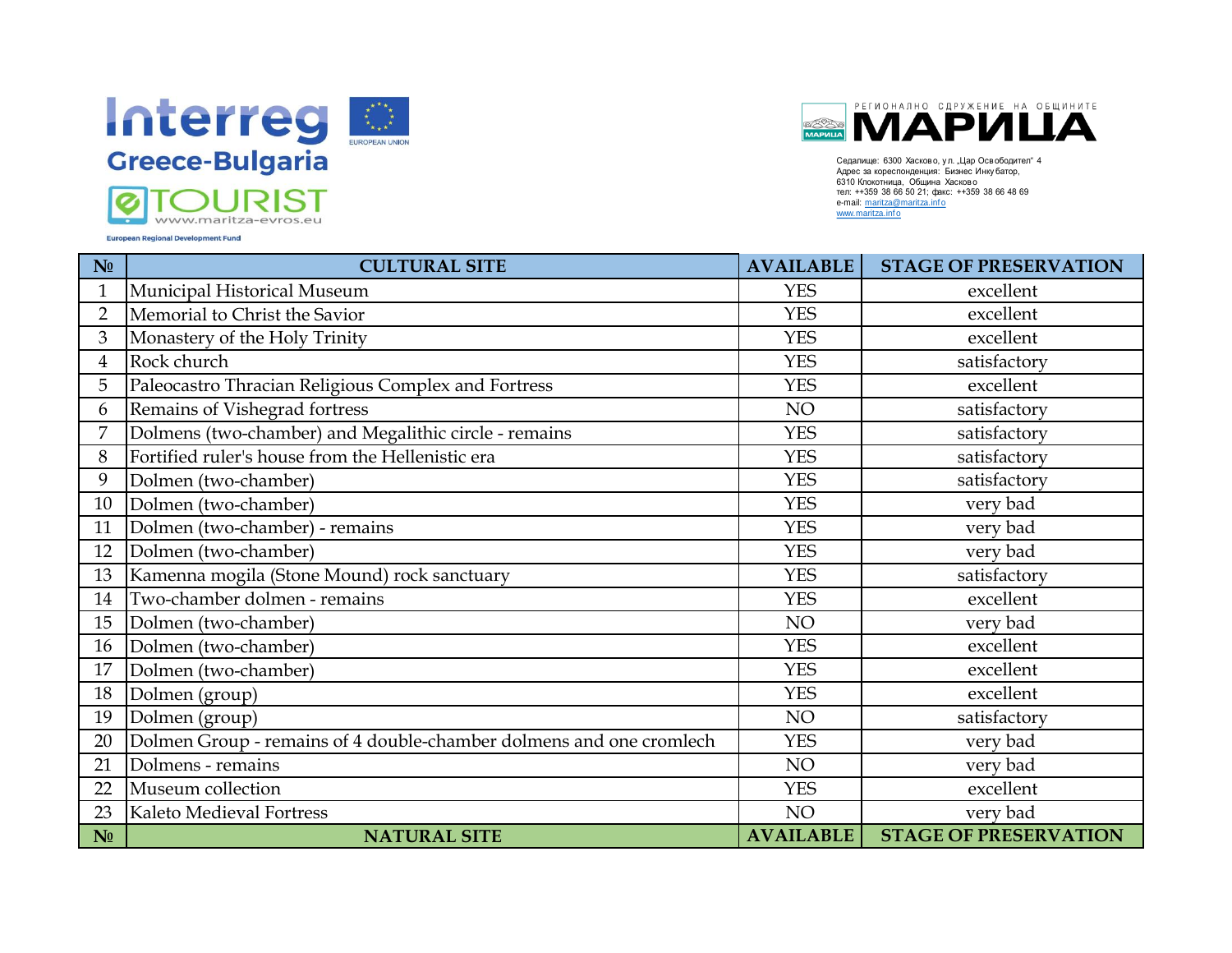|                                                                                                                                                             | Kazankite locality                                              | <b>YES</b> | excellent    |
|-------------------------------------------------------------------------------------------------------------------------------------------------------------|-----------------------------------------------------------------|------------|--------------|
|                                                                                                                                                             | Babini Boski Cave                                               | YES        | satisfactory |
|                                                                                                                                                             | Brasnarskiat Stol (Barber's Chair) (protected area)             | <b>YES</b> | excellent    |
|                                                                                                                                                             | Karakolyovota Dupka (protected area)                            | <b>YES</b> | excellent    |
|                                                                                                                                                             | State forest around the Holy Trinity Monastery (protected area) | YES        | excellent    |
|                                                                                                                                                             | Gorge of the Tundzha River (protected area)                     | <b>YES</b> | excellent    |
|                                                                                                                                                             | Habitat of Verbascum purpureum (protected area)                 | <b>YES</b> | excellent    |
|                                                                                                                                                             | Sakar Mountain                                                  | YES        | excellent    |
| border region through smart and digital tools" (eTOURIST), financed under the INTERREG V-A Cooperation Programme "Greece-Bulgaria 2014-2020", Subsidy       |                                                                 |            |              |
| Contract No B2.6c.07/09.10.2017. The Project is co funded by the European Regional Development Fund and by national funds of the countries participating in |                                                                 |            |              |

the Interreg V-A "Greece - Bulgaria 2014-2020" Cooperation Programme. This document has been created within the framework of the Project "Promotion and development of natural and cultural heritage of Bulgarian – Greek cross-border region through smart and digital tools" (eTOURIST), financed under the INTERREG V-A Cooperation Program "Greece-Bulgaria 2014-2020", Subsidy Contract No В2.6с.07/09.10.2017. The Project is co funded by the European Regional Development Fund and by national funds of the countries participating in the Interreg V-A "Greece - Bulgaria 2014-2020" Cooperation Programme."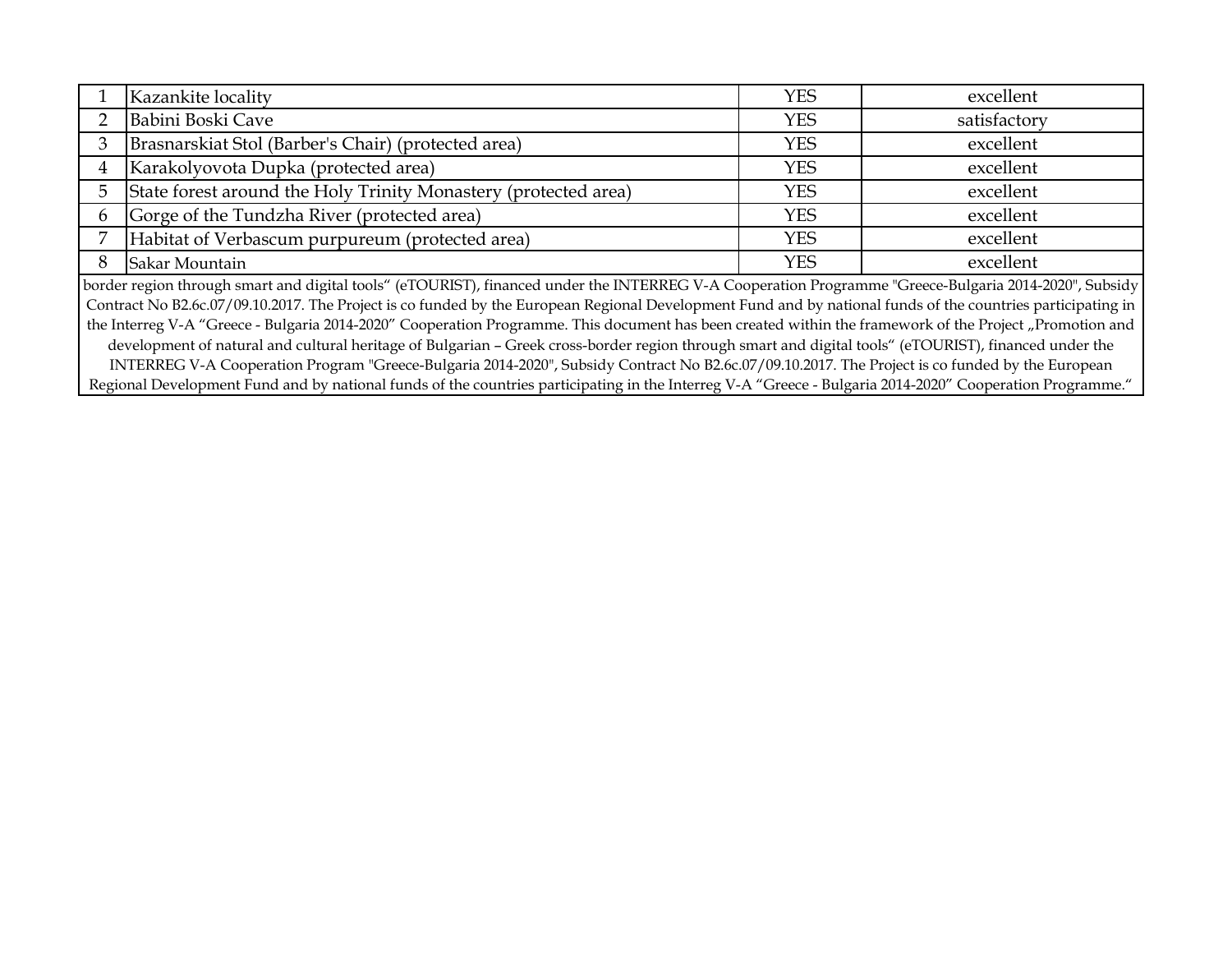



Адрес за кореспонденция: Бизнес Инку батор, 6310 Клокотница, Община Хасково тел: ++359 38 66 50 21; факс: ++359 38 66 48 69 e-mail: maritza@maritza.info www.maritza.info

**European Regional Development Fund** 

| N <sub>0</sub> | <b>CULTURAL SITE</b>                                       | <b>AVAILABLE</b> | <b>STAGE OF</b><br><b>PRESERVATION</b> |
|----------------|------------------------------------------------------------|------------------|----------------------------------------|
|                | Izvora na belonogata (The Spring of the White-legged Girl) | <b>YES</b>       | excellent                              |
| $\overline{2}$ | The Humpback Bridge                                        | <b>YES</b>       | satisfactory                           |
| 3              | Church of Saint Athanasius the Great                       | <b>YES</b>       | excellent                              |
| $\overline{4}$ | Museum of History                                          | <b>YES</b>       | excellent                              |
| 5              | Gluhite Kamani (The Deaf Stones) rock cult complex         | <b>YES</b>       | excellent                              |
| 6              | Roman road                                                 | <b>YES</b>       | excellent                              |
|                | Archaeological complex Castra Rubra                        | <b>YES</b>       | very bad                               |
| 8              | Chuchul Kamak menhir                                       | <b>YES</b>       | excellent                              |
| 9              | Roman Road                                                 | <b>YES</b>       | excellent                              |
|                | 10 Dolmen                                                  | <b>YES</b>       | very bad                               |
| 11             | Dolmen                                                     | <b>YES</b>       | very bad                               |
| 12             | Kervan Saray                                               | <b>YES</b>       | excellent                              |
| N <sub>0</sub> | <b>NATURAL SITE</b>                                        | <b>AVAILABLE</b> | <b>PRESERVATION</b>                    |
| $\mathbf{1}$   | Kyumyurluka Waterfall                                      | <b>YES</b>       | excellent                              |
| 2              | Kuru-Dere Waterfall                                        | <b>YES</b>       | excellent                              |
| 3              | Hajdushkata Dupka cave                                     | NO               | excellent                              |
|                | Stankova Kashta Cave                                       | NO               | excellent                              |
| 4              | area)                                                      | <b>YES</b>       | excellent                              |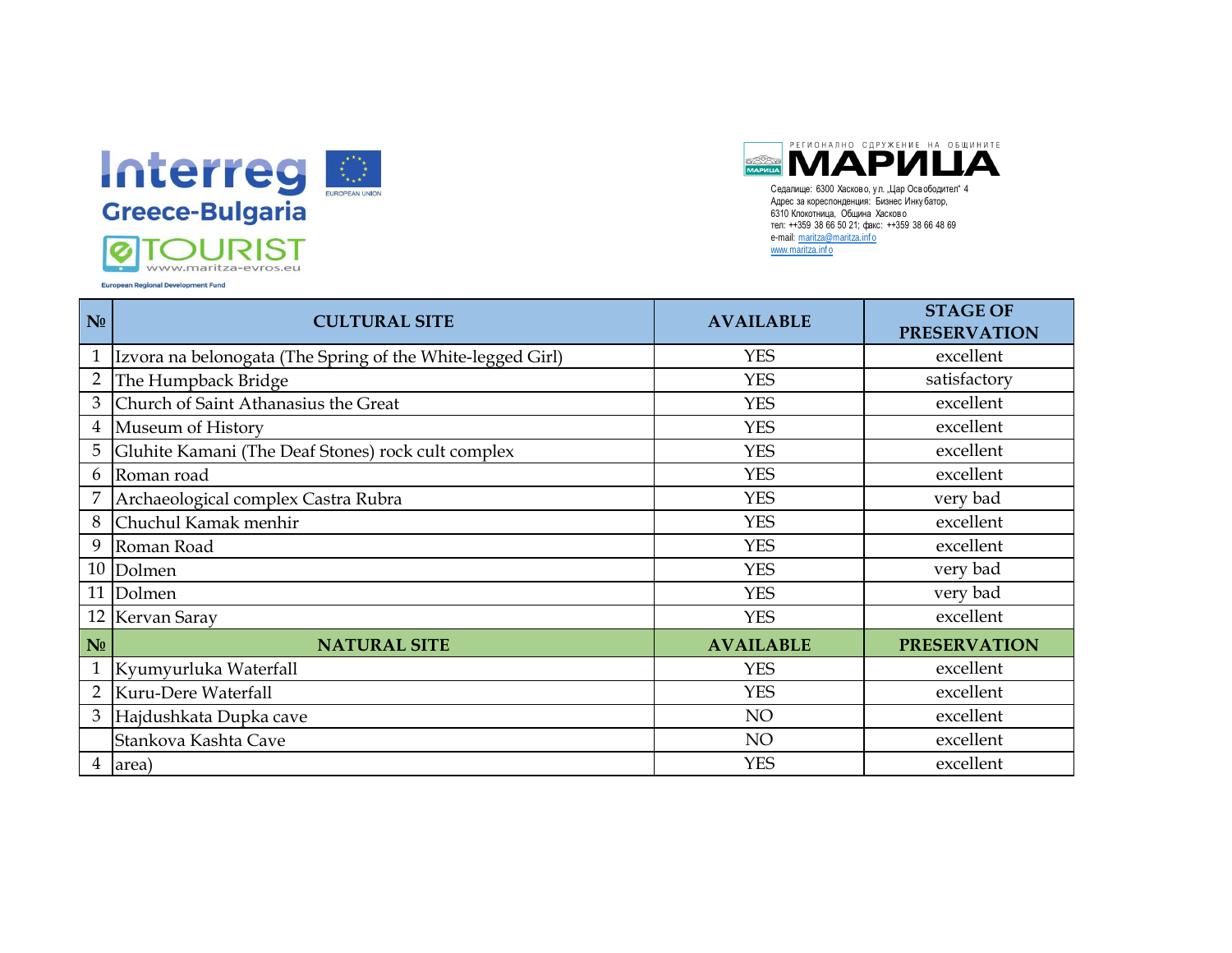| Olu-dere Gorge (Protected Site)                                                                                                                                                                                                                                                                                                                                                                                                                                                                                                                                                                                                                                                                                                                                                                                                                                                                                                                                                                                                                                                                                           | YES | excellent |  |  |
|---------------------------------------------------------------------------------------------------------------------------------------------------------------------------------------------------------------------------------------------------------------------------------------------------------------------------------------------------------------------------------------------------------------------------------------------------------------------------------------------------------------------------------------------------------------------------------------------------------------------------------------------------------------------------------------------------------------------------------------------------------------------------------------------------------------------------------------------------------------------------------------------------------------------------------------------------------------------------------------------------------------------------------------------------------------------------------------------------------------------------|-----|-----------|--|--|
| Bakarlia protected area                                                                                                                                                                                                                                                                                                                                                                                                                                                                                                                                                                                                                                                                                                                                                                                                                                                                                                                                                                                                                                                                                                   | YES | excellent |  |  |
| Habitat of Verbascum purpureum (protected area)                                                                                                                                                                                                                                                                                                                                                                                                                                                                                                                                                                                                                                                                                                                                                                                                                                                                                                                                                                                                                                                                           | YES | excellent |  |  |
| This document has been created within the framework of the Project "Promotion and development of natural and cultural heritage of Bulgarian - Greek<br>cross-border region through smart and digital tools" (eTOURIST), financed under the INTERREG V-A Cooperation Programme "Greece-Bulgaria 2014-<br>2020", Subsidy Contract No B2.6c.07/09.10.2017. The Project is co funded by the European Regional Development Fund and by national funds of the<br>countries participating in the Interreg V-A "Greece - Bulgaria 2014-2020" Cooperation Programme. This document has been created within the framework<br>of the Project "Promotion and development of natural and cultural heritage of Bulgarian - Greek cross-border region through smart and digital tools"<br>(eTOURIST), financed under the INTERREG V-A Cooperation Program "Greece-Bulgaria 2014-2020", Subsidy Contract No B2.6c.07/09.10.2017. The Project<br>is co funded by the European Regional Development Fund and by national funds of the countries participating in the Interreg V-A "Greece - Bulgaria 2014-<br>2020" Cooperation Programme." |     |           |  |  |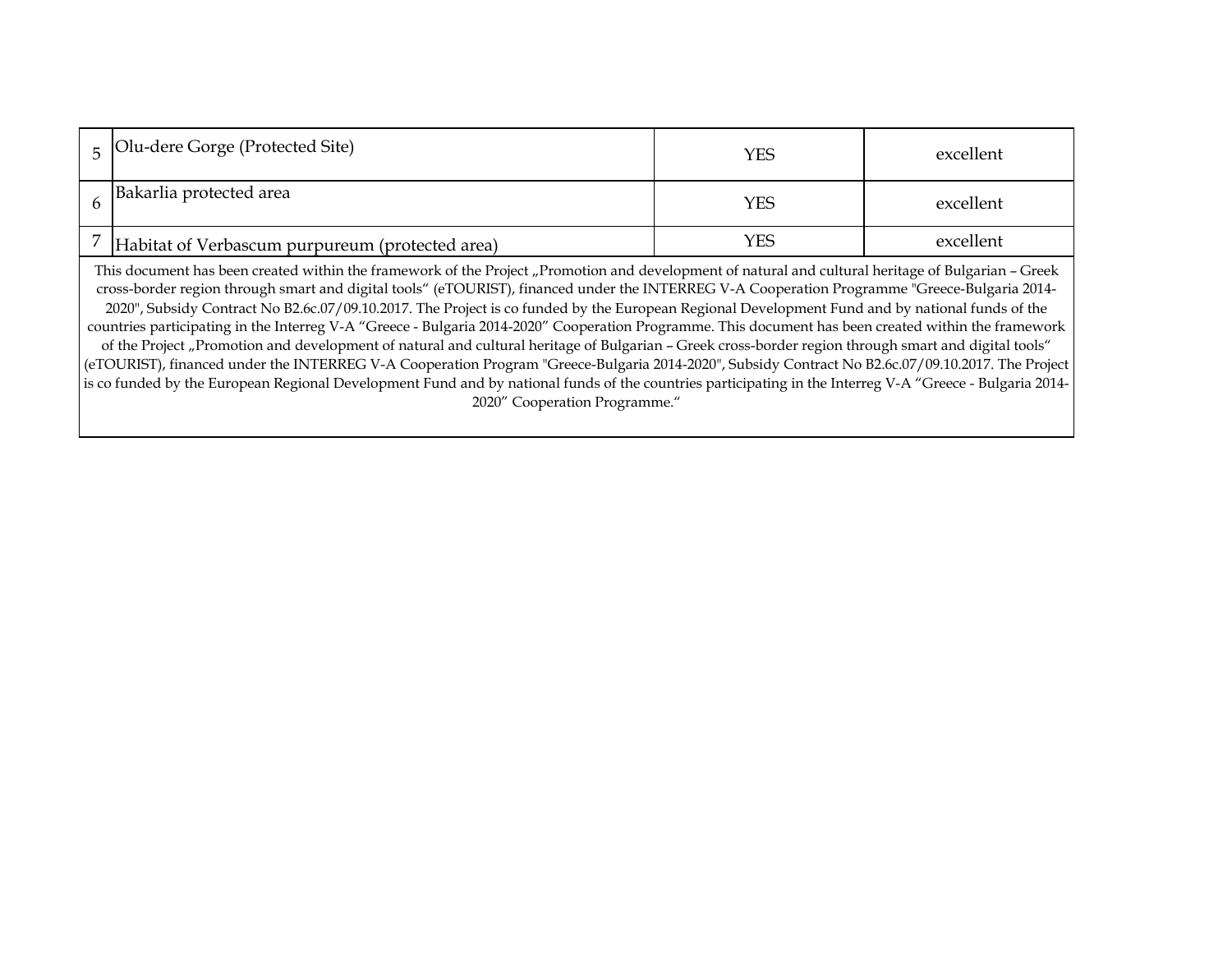

www.maritza-evros.eu

**European Regional Development Fund** 

РЕГИОНАЛНО СДРУЖЕНИЕ НА ОБЩИНИТЕ **МАРИЦА** Седалище: 6300 Хасково, у л. Шар Освободител Адрес за кореспонденция: Бизнес Инку батор,

6310 Клокотница, Община Хасково тел: ++359 38 66 50 21; факс: ++359 38 66 48 69 e-mail: maritza@maritza.info www.maritza.inf o

**№ CULTURAL SITE AVAILABLE STAGE OF PRESERVATION**  1 Church of Archangels Michael and Gabriel, murals and YES excellent 2 Church of the Assumption of the Theotokos and YES excellent 3 Saint Demetrius Church YES excellent 4 Armenian Church Surp Stepannos (St. Stephan) YES excellent 5 Eski Mosque (Camı Jadid) YES excellent 6 Charshijska Mosque (Çarşı Camı) YES excellent 7 Monument of the Holy Mother of God YES excellent 8 Monument "1000 years of Haskovo" YES excellent 9 Bell tower YES excellent 10 The Old Clock Tower The Contract Clock Tower The Contract Clock Tower The Contract Clock Tower The Contract Clock Tower The Contract Clock Tower The Contract Clock Tower The Contract Clock Tower The Contract Clock Tower 11 The Sundial and the Sundial Contract of the Sundial Contract of the Sundial Contract of the Sundial Contract of the Sundial Contract of the Sundial Contract of the Sundial Contract of the Sundial Contract of the Sundial 12 Monument of Envy<br>
13 Marsa Fortress PES excellent<br>
13 Marsa Fortress PES satisfactor 13 Marsa Fortress 2008 and the control of the MES 2008 and the Satisfactory Satisfactory 14 Regional Museum of History<br>
15 House of Chorbadzhi Pascal (Paskalevata House) YES YES excellent 15 House of Chorbadzhi Pascal (Paskalevata House) YES excellent 16 House of Chorbadzhi Dimitrak YES excellent 17 Boyadzhi Oglu's House YES YES excellent 18 Kirkovo School YES excellent 19 Ivan Dimov Theatre **Network Theory ES** excellent 20 Haskovo Art Gallery YES excellent 21 Forum Arts Gallery **YES** excellent 22 Prehistoric settlement and the settlement of the settlement of the NO very bad 23 Alexandrovo Tomb (Thracian tomb with frescoes) YES satisfactory 24 Museum of Thracian Art **Network CONFINSION PES** excellent